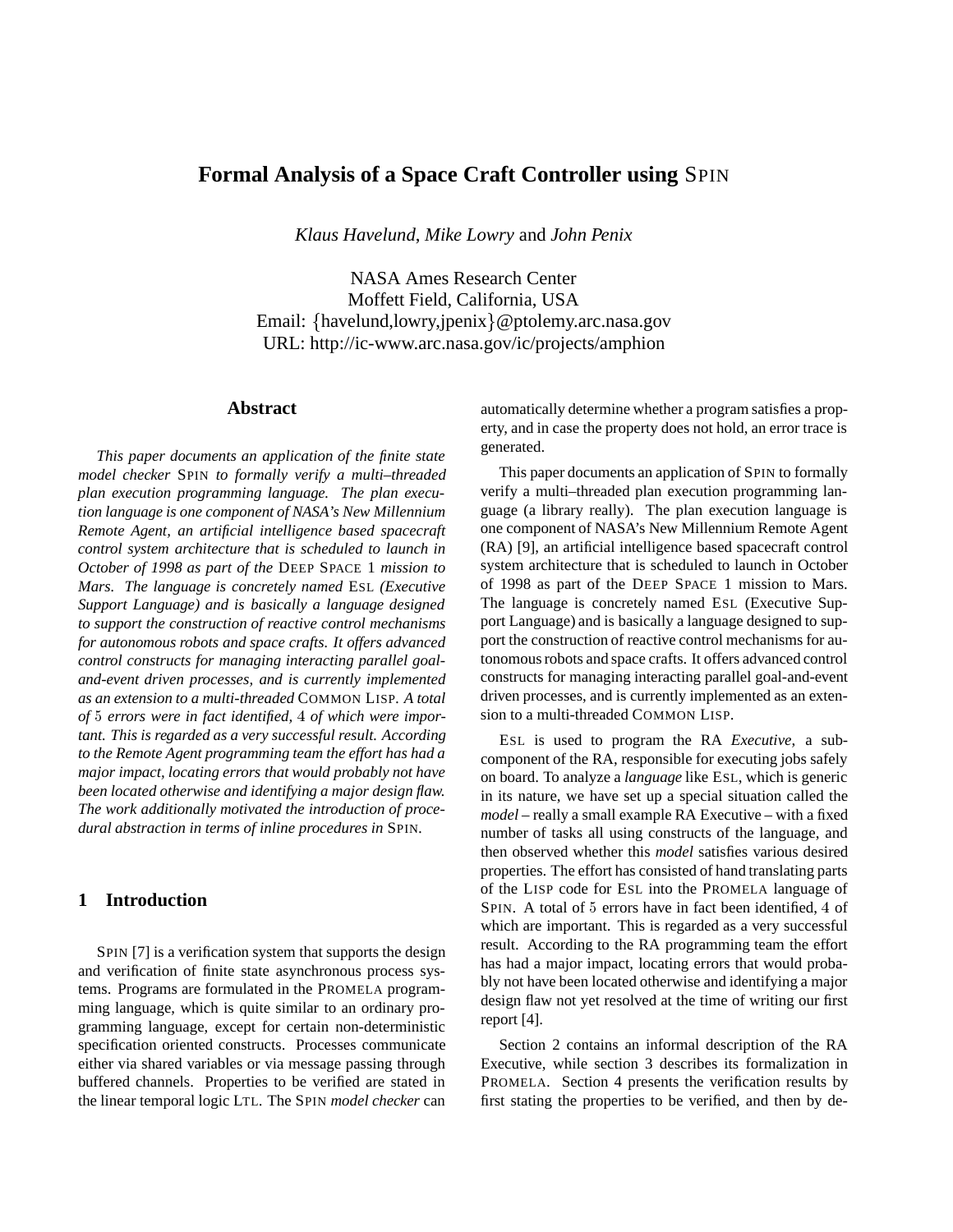scribing the errors found by applying the model checker to the model and these properties. Each error is described by an error trace leading from the initial system state to a state that breaks the particular property being verified. Finally, sections 5 and 6 contain the RA programming team's evaluation of the project, and our own conclusions respectively. Our own conclusions concern issues such as PROMELA's capabilities seen as a specification notation, and tool support for model building.

#### **Acknowledgments**

We would like to thank Erann Gat, who has programmed ESL, for his useful responses to our error reports, and for providing the basic contents of the evaluation in section 5. When we occasionally refer to the *RA programming team*'s response to our work, it is his response that is referred to. We also want to thank Ron Keesing and Barney Pell who are members of the RA programming team. Their comments were more related to explaining the model and suggesting properties to be verified. Finally, we have had an ongoing useful email conversation with SPIN's designer, Gerard Holzmann. A result of this communication was the introduction of "inline" procedures in PROMELA.

# **2 Informal Description of the RA Executive**

In this section, we give an informal description of the RA Executive. After an overview follows a description of the data types and the processes of the system.

# **2.1 Overview**

The RA Executive, Figure 1, is designed to support safe execution of software controlled *tasks* on board the space craft. A task may for example be to run and survey a camera. A task often requires specific *properties*to hold in order to execute correctly. For example, the camera–surveying task may require the camera to be turned on throughout task execution. When a task is started (dynamically), it first tries to *achieve* the properties on which it depends; where after it starts performing its main function. The camera–surveying task will for example try to turn on the camera before running the camera. Properties may, however, be unexpectedly broken (e.g. camera may be turned off) and tasks depending on such broken properties must then be *interrupted*.

To simplify the programming of the individual tasks, the RA Executive models the spacecraft devices in terms of the various properties that they may have, and stores these in a *database*. The executive provides mechanisms for both *achieving* and *maintaining* these properties, and



**Figure 1. Remote Agent Executive**

uses *locks* to prevent tasks with *incompatible* property requests from executing concurrently. Executing concurrently with the tasks is a *"maintain properties" daemon* that monitors the database representing the state of the spacecraft. If there is an *inconsistency* between the database and the locks – meaning that a locked property no longer holds in the database – the daemon suspends all tasks *subscribed* to the property while some action is taken to re-achieve the property. The daemon is normally inactive unless certain *events* happen, such as a change of the database or the lock table.

The Executive permits various *achieve methods* to be associated with a property. Then, when a task makes a request for a property to be achieved, the Executive calls the achieve method that is appropriate for the current state of the system. This aspect will, however, not be subjected to verification, and hence we shall downplay it. Instead, we shall regard the tasks as being able to achieve properties directly themselves.

## **2.2 Data Types**

#### **The Properties**

A property describes some state of the space craft. In terms of programming jargon, it basically states that some variable, called the *property name*, has some value, called the *property value*. For example, the following is a property:

### CAMERA *is* ON

It states that the property name CAMERA has the property value ON. Hence, a property  $p$  is a pairing of a property name pn and a property value pv:  $p = (pn, pv)$ . The property above can be written as (CAMERA,ON).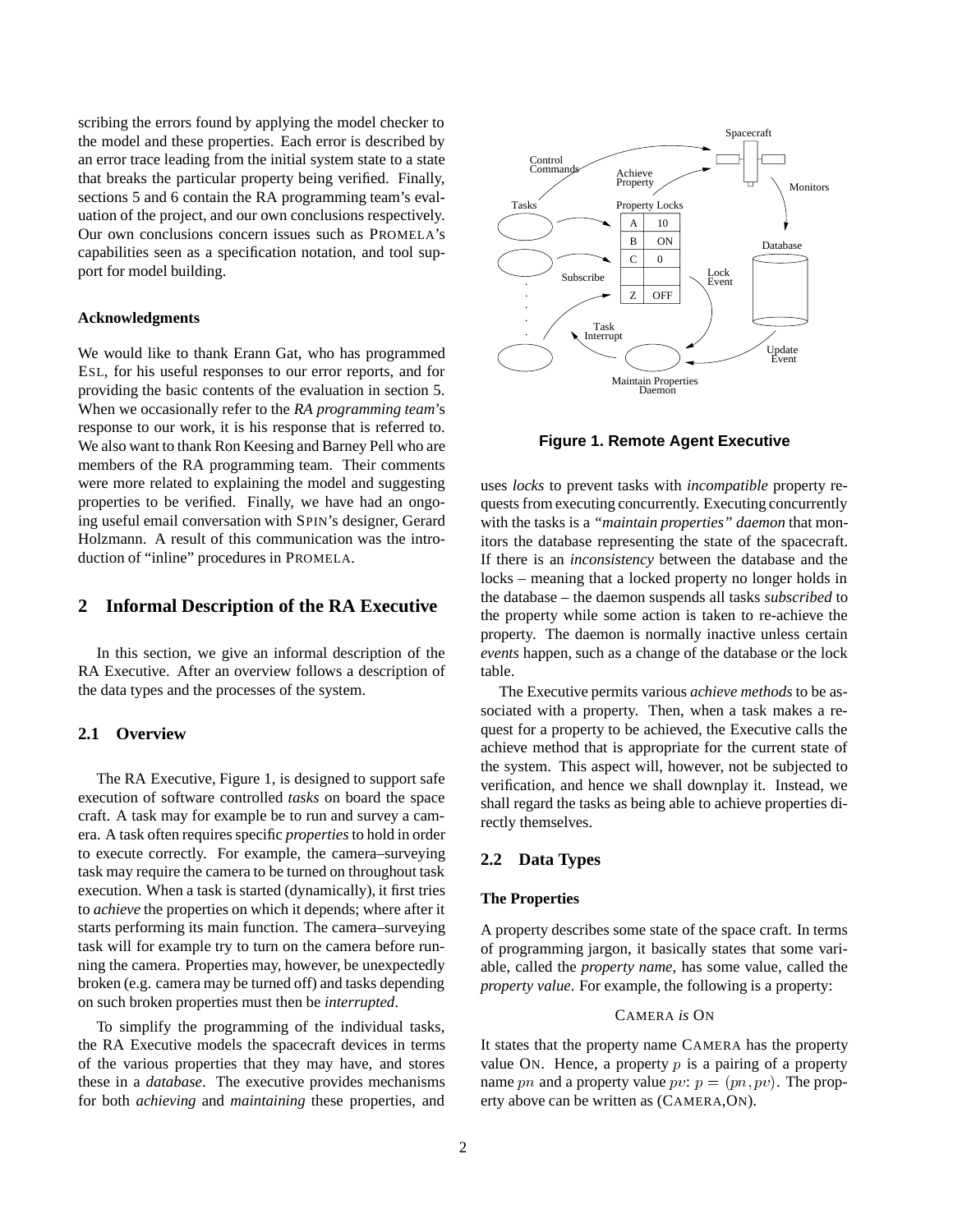### **The Database**

The state of the space craft is constantly monitored, and stored in a database. Since the current state can be regarded as the set of properties that currently hold, the database is basically a set of such properties.

#### **The Property Lock Table**

As mentioned, a task can lock a property to prevent other tasks requiring incompatible properties from executing concurrently. Two properties  $p_1 = (pn, pv_1)$  and  $p_2 =$  $(pn, pv_2)$  are incompatible, if they have the same property name (pn) but different property values ( $pv_1 \neq pv_2$ ). The property lock table contains those properties that have been locked. In addition, it contains information for each property about which tasks subscribe to it (rely on it) and whether it has been achieved or not. That is, the property lock table can be regarded as a set of locks, where a lock is a triple of the form:  $(p,subscripts, achieved)^1$ .

If there is an inconsistency between the database and the locks, the daemon suspends all tasks subscribed to the property. An inconsistency occurs if the lock table contains a lock  $l = (p, sub, true)$  with a property p that has been achieved (achieved field is true) but is not in the database.

### **The Events**

Whenever the lock table or the database is changed, this is signaled to the daemon so that it can examine the renewed system state. In general, application tasks may also wait for such events to happen as described below. For this purpose, event lists are introduced, one for each instance of event: SNARF EVENT (representing a change of the lock table – *to snarf* is implementers jargon for *to lock*) and MEMORY EVENT (representing a change of the database). Any process (task or daemon) wanting to wait for an event to happen calls a *wait* procedure, which hooks up the process to the corresponding list. Whenever changes happen to these data structures, the corresponding event lists are signaled, via the *signal* procedure, resulting in the waiting processes being restarted - for example the daemon.

### **2.3 Processes**

### **The Tasks**

Before a task executes its main job, it will try to achieve the properties that the execution depends on. First, however, it will lock the properties in the lock table – this activity is called *snarfing* by implementers. The snarfing of a property can, however, only succeed if it is compatible with the existing locks, and in case it's not, the task is aborted. If there are not conflicting locks, the task will create the lock, if it is not already there. Note that some other task may have locked the exact same property already, and this is not defined as a conflict. If it succeeds, the task also puts itself into the subscribers list of the lock, indicating that now this task depends on this property.

The creator of a lock is called the *owner*, in contrast to tasks that subscribe later to the same property. The owner is responsible for achieving the property, resulting in the database being updated. Upon successful achievement, the achieved field in the lock is set to true. If the achievement fails, the task is aborted. Other tasks that subscribe later than the owner must wait for the owner to achieve the property. This is done by simply waiting for a MEMORY EVENT which successfully achieves the property. Hence, the *wait* procedure takes a property as argument in addition to the event to be waited for.

Once a task has first snarfed and then achieved its required properties, it executes its main job, relying on the properties to be maintained throughout job execution.

Before a task terminates, it releases its locks. That is, it removes itself from the subscribers list, and in case this then becomes empty (no other subscribers), it removes the lock completely. In case there are other subscribers, the lock must of course be maintained.

#### **The "Maintain Properties" Daemon**

The purpose of this daemon is to guarantee that achieved properties are maintained while subscribing tasks are executing. A once achieved property in the property lock table is said to be *maintained* as long as it is contained in the database (and hence is a property of the space craft). Hence, from the perspective of a task, the maintained properties are invariants while the task is executing – and the task is aborted by the daemon if not.

The daemon is normally in "sleeping" mode, waiting for an event that modifies the database (MEMORY EVENT) or the property lock table (SNARF EVENT). This is implemented by letting the daemon wait in the corresponding event lists. Once started, it examines all locks in the property lock table, and for each lock where the achieved field is true, it checks whether the property is contained in the database. If the property is not in the database all tasks in the lock's subscribers list are interrupted, and a recovering procedure is initiated which will re-achieve the property. After having examined all locks, the daemon goes into sleep again by waiting for another MEMORY EVENT or SNARF EVENT.

<sup>&</sup>lt;sup>1</sup>The figure only shows the properties of the lock table.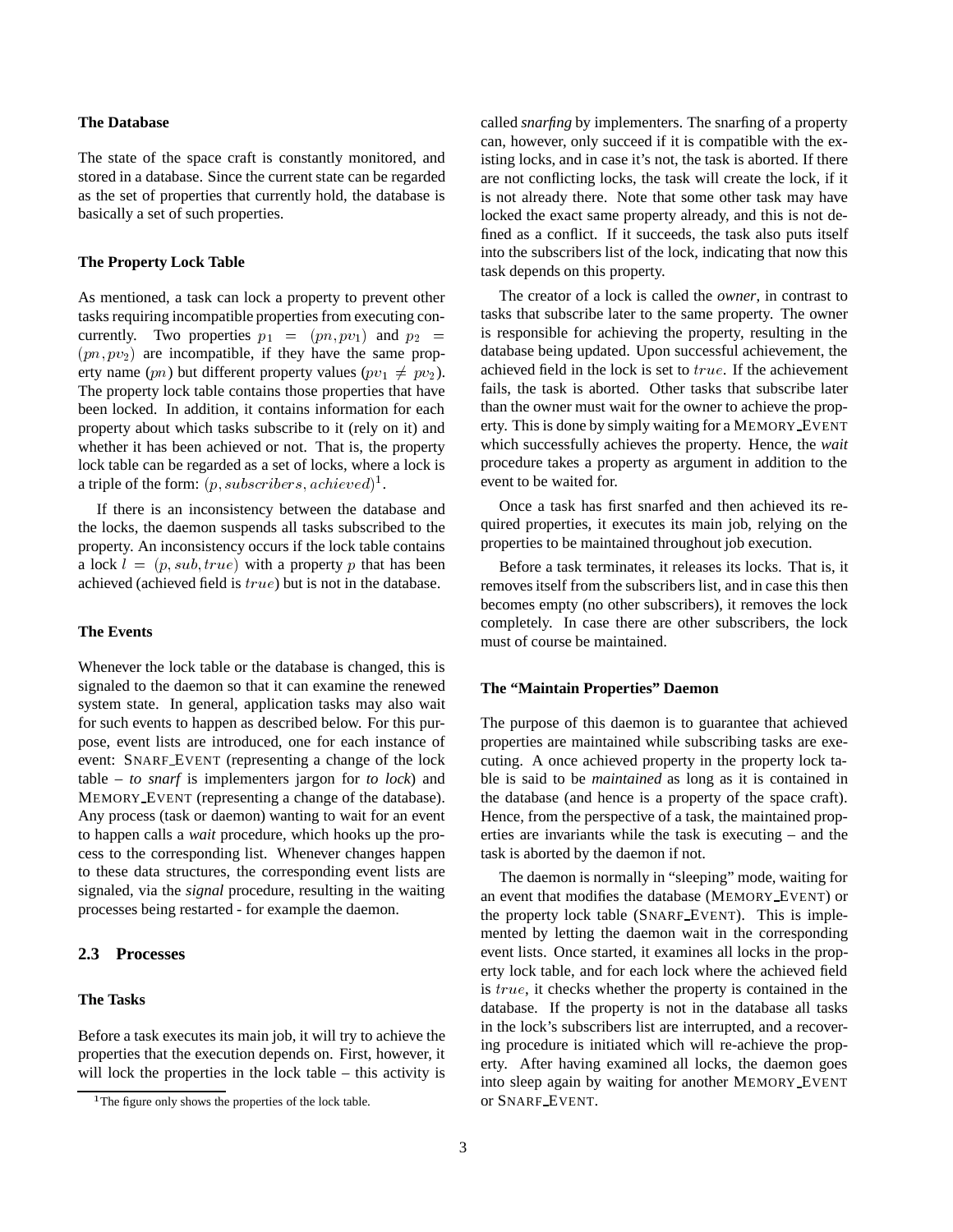# **3 Formalization in** PROMELA

In this section we present the PROMELA model of the RA Executive. The basic data type of LISP is that of lists, and we therefore begin our exposition by outlining how we have modeled lists in PROMELA. Then the presentation is divided into subsections corresponding to the following topics: the state space (constants, types and global variables), the operations on events, the tasks, the daemon, the environment that may introduce violations, and finally a section explaining how the system state is initialized.

The LISP program that we want to model in PROMELA is highly structured using procedural abstraction, and hence is divided into a collection of relatively small-sized procedures and functions. We have tried to maintain the same level of structuring, using PROMELA's inline and macro concept. Note furthermore that all communication between processes basically takes place via *shared variables*, since this is how the LISP implementation works. Channels are used to represent lists though, as will be described in the next section.

# **3.1 Modeling Lists**

The fundamental data type in LISP is that of lists. Lists are used heavily in the program, and hence we have tried to find a convenient way to represent them in PROMELA. One solution is to define an abstract data type, implementing lists as arrays and defining the classical operations like *add an element*, *remove an element*, etc. as macros (or inlines in the newest version of SPIN). We didn't do this, mainly due to an early attempt to avoid macros since they are not well integrated into SPIN; they do for example not support local variables very well.

As an experiment (rather than a choice of best solution) we decided early to model lists as channels. Channels have some of the same properties as lists: one can easily *add* elements, and *remove* them (following the FIFO–principle though). In addition, channels make some operations that we need easy. That is, questions like *"does list* <sup>l</sup> *contain element* <sup>x</sup>*?"*, and operations like *"remove element* <sup>x</sup> *from the list* <sup>l</sup> *– no matter where it is in the list"*. We shall shortly describe the technique.

First, with the macro definition "#define list chan" we define a new symbol list to stand for the symbol chan, which is the PROMELA keyword for declaring channels. This definition makes it possible to declare a "list variable" as follows:

```
list numbers = [5] of \{int\}
```
The "list variable" numbers is intended to contain lists with a length smaller than or equal to <sup>5</sup>. A number of operations are now defined upon lists, which we shall only give the signatures for, see Figure 2.

| inline append(e, 1) $\{ \ldots \}$  |  |
|-------------------------------------|--|
| inline remove(e,1) $\{ \ldots \}$ ; |  |
| inline $copy(11,12)$ $\{ \ldots \}$ |  |
| inline $next(1,x) \{ \ldots \}$     |  |

#### **Figure 2. Signatures for list operations**

Informally, the procedures and functions do the following<sup>2</sup>. The procedure append appends an element to the front of a list; remove removes a particular element (assuming it is there);  $copy$  copies one list  $(11)$  into another  $(12)$ ; next removes the first element inserted (FIFO) principle) and stores this in the result variable x (assuming the list is not empty). Suppose we have the following declarations:

```
int x;
list numbers = [5] of \{int\};
list temp = [5] of \{int\};
```
Then Figure 3 illustrates the use of the list operations, and their effect on the variables x, numbers and temp (only changes are shown). All statements execute, hence boolean valued expressions evaluate to true.

|                                                                            | X            | numbers                                 | temp          |
|----------------------------------------------------------------------------|--------------|-----------------------------------------|---------------|
| $append(1, numbers)$ ;<br>$append(2, numbers)$ ;<br>$append(3, numbers)$ ; | O            | $\lceil$ 1<br>[1]<br>[2,1]<br>[3, 2, 1] |               |
| next(numbers, x)<br>$x == 1;$                                              | $\mathbf{1}$ | $\lceil 3.2 \rceil$                     |               |
| copy(numbers, temp);<br>remove(3, temp);<br>next(temp, x);<br>$x == 2$     | 2            |                                         | [3, 2]<br>[2] |

#### **Figure 3. Examples of list operations**

<sup>&</sup>lt;sup>2</sup> Somewhat more formally, the procedures perform the following channel operations: append(e,l) does l!e; remove(e,l) does l??e;  $copy(11,12)$  does combinations of  $11?x$  and  $12!x$ ; and next(l,x) does l?x. Note however, that some of these PROMELA channel operators do not allow variables as arguments, only constants, hence the implementations of these procedures are sometimes more elaborated.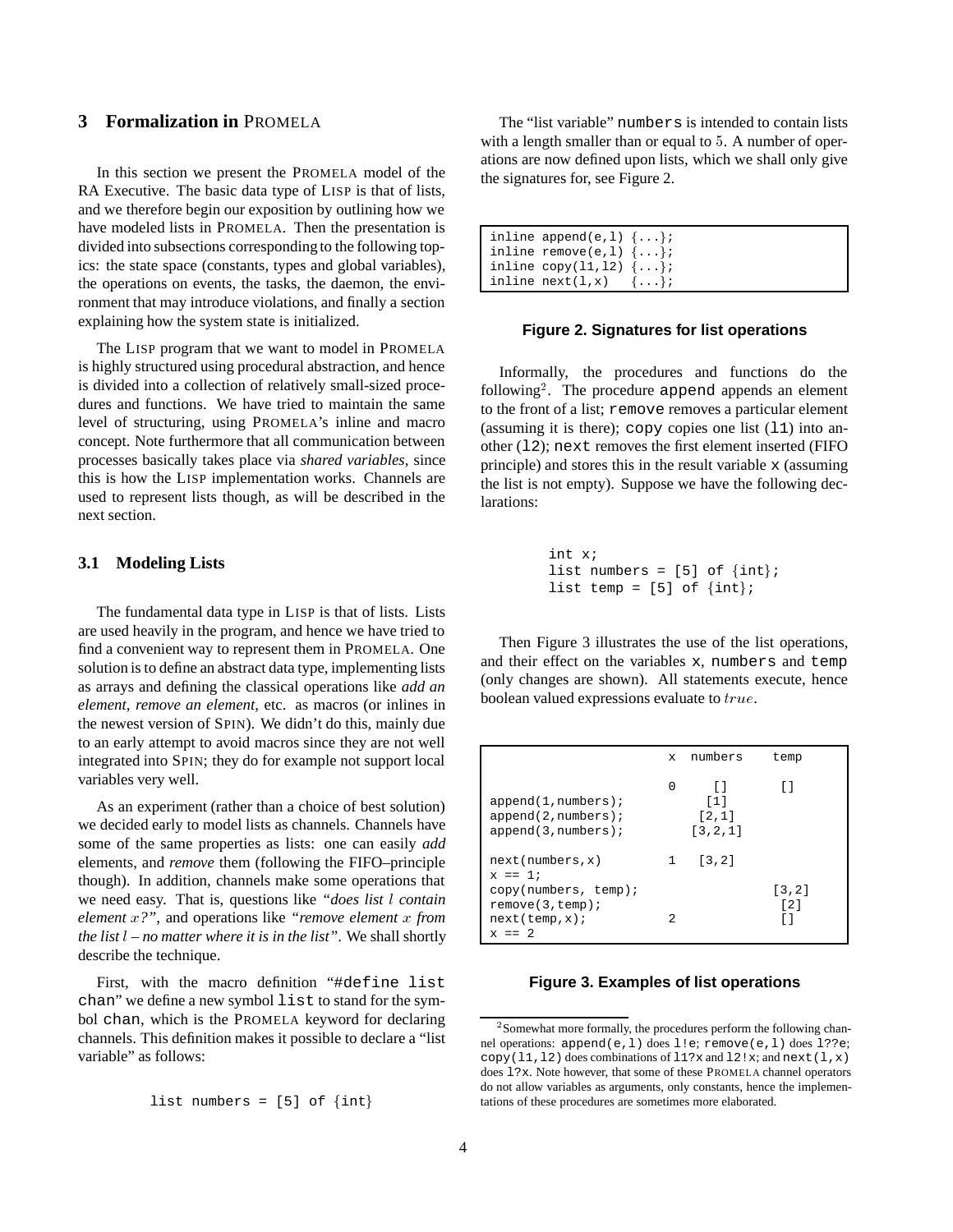### **3.2 The State Space**

Three constants define the bounds of the system, Figure 4. That is, they define the size of the state space, an important factor for obtaining efficient model checking.

```
#define NO_PROPS 2
#define NO_EVENTS 2
#define NO_TASKS 3
```
### **Figure 4. The constants**

The constant NO PROPS defines the number of property names, and hence the size of the property lock table and database, which each have an entry for each property name. We shall work with two property names: 0 and 1. The constant NO EVENTS defines the number of events, <sup>2</sup> in our case: MEMORY EVENT and SNARF EVENT as will be formalized below. Finally, the constant NO TASKS defines the number of tasks in the system, including the daemon. This number is set to <sup>3</sup> corresponding to a daemon and two application tasks.

A number of types are defined, see Figure  $5<sup>3</sup>$ . The type Event Id is an enumerated type defining the two forms of events. TaskId is the type of task identifiers. Note, that there are 3 tasks ( $NO\_TASKS = 3$ ): the daemon, which is given identity <sup>0</sup> and two application tasks, given identity <sup>1</sup> and <sup>2</sup> respectively.

The type Property Name contains the property names, of which there are two ( $NO$ -PROPS = 2): 0 and 1. Correspondingly, the type Property Value contains the property values. There is no constant defining the maximal number of property values, since this bound is not needed for declaring the state space (beyond declaring it as a byte). Finally, a Property is then defined as a record containing two entries: a property name and a property value.

Now, as we shall see, the property lock table will be modeled as a mapping from property names to locks in the type  $Lock<sup>4</sup>$ . Hence each property name is mapped to a record containing the following three fields: the property value it is supposed to have; the list of tasks subscribing to the lock; and finally, a flag indicating whether it has been achieved or not.

```
type
  EventId = {MEMORY\_EVENT, SNARF\_EVENT};TaskId = byte;
type
  Property_Name = byte;
  Property_Value = byte;
typedef Propertyf
  Property_Name name;
  Property_Value value};
typedef Lockf
  Property_Value value;
  list sub = [NO_TASKS] of {TaskId};bool achieved;
typedef Event{
 byte count;
  list pending_tasks = [NO_TASKS] of {TaskId};
typedef Taskf
  State state;
  list waiting_for = [NO_EVENTS] of {EventId};
  Property prop};
type
  State = fSUSPENDED,RUNNING,
           ABORTED, TERMINATED};
```
# **Figure 5. Types**

Each event (MEMORY EVENT and SNARF EVENT) is associated with a status record of the type Event containing two fields: a counter that is increased each time the event is signaled (used by the daemon); and a list of pending tasks waiting for the event to signaled, and which then will be re-started. Correspondingly, each task is associated with a status record of the type Task containing the following three fields: the state of the task (SUSPENDED, RUNNING, ABORTED, or TERMINATED); a list of those events it waits for in case the state is SUSPENDED; and finally a property called prop. This last property represents a condition that has to be satisfied before the task can be re-started in case it waits for an event. It's relevant when a task is not the owner of a lock, and hence some other task is supposed to achieve the property. Then the task must wait for this property to be achieved, hence the property becomes such a condition.

The state space of the model can now be declared, see Figure 6. The database is represented by the variable db, which is an array mapping property names into property values. The property lock table is represented by the variable locks, which is an array mapping property names into locks. In the LISP code, the property lock table is represented as a list of (property name, lock) pairs. Hence, in the LISP program, the existence of a lock <sup>l</sup> on a property name pn is represented by the fact that the pair  $(pn, l)$  is in

<sup>&</sup>lt;sup>3</sup>Note that PROMELA does not have type equations nor enumerated types. Hence, a type equation of the form type  $T = ty$  stands for #define  $T$  ty and an enumerated type of the form type  $T =$  ${A,B,C}$  stands for #define T byte, followed by #define A 0, #define B 1 and #define C 2.

<sup>&</sup>lt;sup>4</sup>In the LISP program a property lock table is represented as a list, but we have found the mapping representation to be more convenient from a modeling point of view; although thereby we risk to overlook potential errors.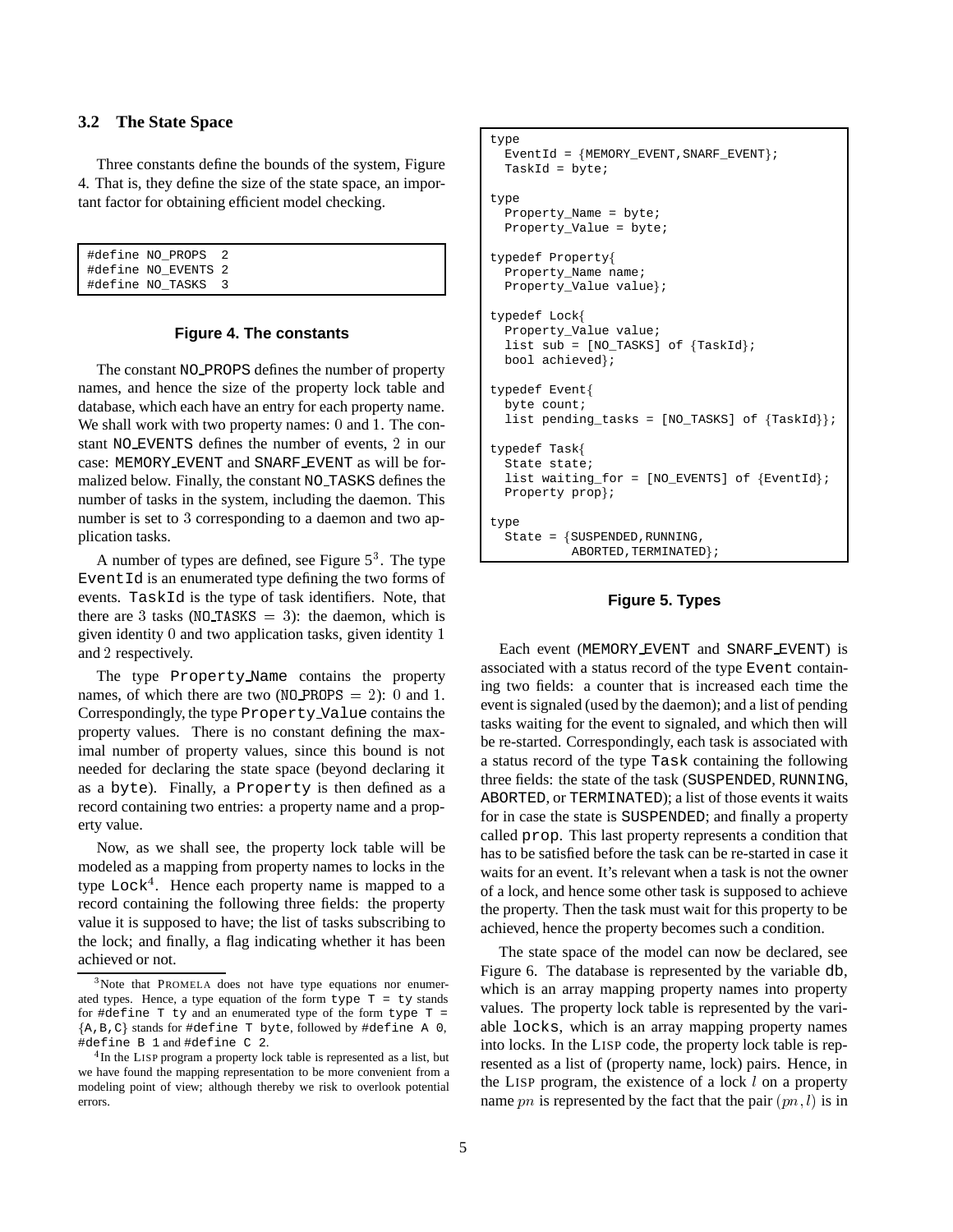the list. Since we model the property lock table as a mapping from property names to locks, the property name pn will *always* have an entry, and we therefore have to model the non-existence of a lock differently. We have reserved the property value <sup>0</sup> for those locks that are "non-existent". That is, if a property name maps to a lock with property value <sup>0</sup>, it means it is not locked (corresponding to not being in the list in the LISP program). The constant:

```
#define undef_value 0
```
is introduced to denote this undefined property value.

Two variables are introduced which store the status of the events and the tasks. The variable Ev maps events into event status records, and similarly, the variable active tasks maps task identifiers into task status records.

| Property_Value db[NO_PROPS]; |                          |
|------------------------------|--------------------------|
| Lock                         | locks[NO PROPS];         |
| Event                        | $Ev[NO$ EVENTS];         |
| Task                         | active tasks [NO TASKS]; |
|                              |                          |

### **Figure 6. Variables**

# **3.3 Events**

Two operations are defined on events, corresponding to *waiting* for an event and *signaling* an event. These operations are represented by the procedures wait\_for\_event<sup>5</sup>, Figure 7, and signal\_event, Figure 8.

```
inline wait_for_event(this,a,p) f
 atomicf
    append(this,Ev[a].pending_tasks);
    append(a,active_tasks[this].waiting_for);
    active_tasks[this].prop.name = p.name;
    active_tasks[this].prop.value = p.value;
    active_tasks[this].state = SUSPENDED;
    active_tasks[this].state == RUNNING
  \}\} and \}
```
# **Figure 7. wait for event**

The procedure wait for event takes three parameters: the parameter this (type TaskId) identifies the task that calls the procedure, and hence the task that

```
inline signal_event(a) f
 atomicf
   TaskId t;
   EventId e;
   list pending = [NO_EVENTS] of {EventId};
    Ev[a].count = Ev[a].count + 1;
   copy(Ev[a].pending_tasks,pending);
   do
    :: pending?t ->
       if
       :: (active_tasks[t].prop.value ==
             undef_value
           |||db_query(active_tasks[t].prop) )
          \rightarrowdo
          :: active_tasks[t].waiting_for?e
               -> remove(t,Ev[e].pending_tasks)
          :: empty(active_tasks[t].waiting_for)
               -> break
          od;
         active_tasks[t].state = RUNNING
       :: else
      f_i:: empty(pending) -> break
   od
  \}\}
```
### **Figure 8. signal event**

wants to wait for an event to happen. The parameter a (type EventId) identifies the event to be waited for; and finally the parameter p (type Property) represents a property that must be satisfied in addition to the occurrence of the event before the calling task can be re-started. For example, when a task wants to wait for some other task to achieve the property CAMERA ON<sup>6</sup>, then it calls this procedure as follows: wait for event (this, MEMORY EVENT, CAMERA ON). We shall refer to this property as the *restart condition*.

The body of the procedure is executed atomically, as within a critical section. First, the calling task is appended to the event's list of pending tasks (those waiting for the event to occur). Second, the event is appended to the task's list of events it is waiting for. Third, the restart condition p is stored in the task's status record in the prop field. Note that since PROMELA does not allow for assignments to record variables, each field has to be updated individually. Finally, the task is suspended by updating the task's state field. The waiting itself is realized by executing the statement:

active\_tasks[this].state == RUNNING

<sup>&</sup>lt;sup>5</sup>A procedure wait\_for\_events also exists, but it is very similar to wait for event.

<sup>&</sup>lt;sup>6</sup>That is, the property name CAMERA must have the value ON.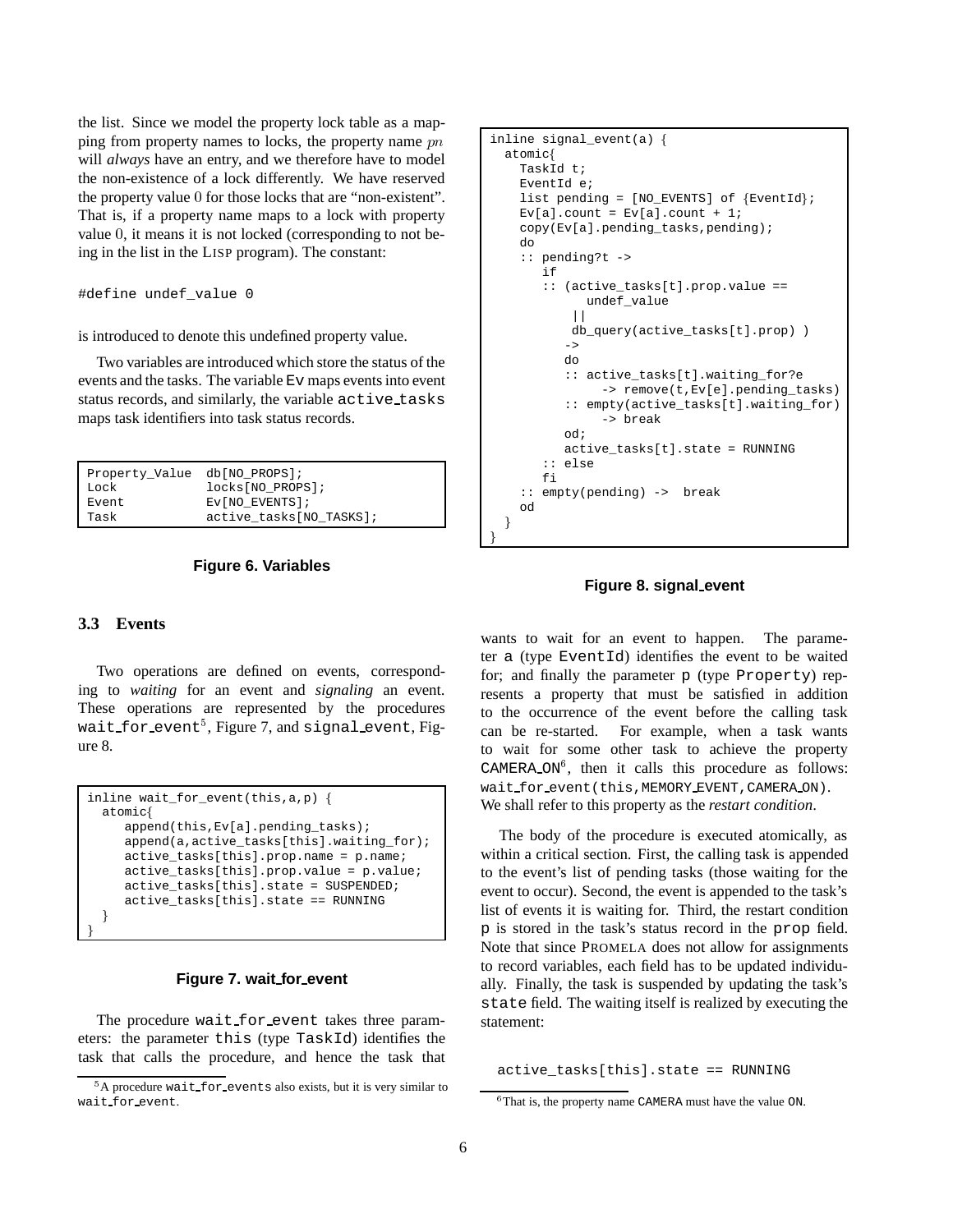This is a boolean valued expression (without side effects), and according to the semantics of PROMELA, it can only execute, and terminate, if its value is true. Hence, the calling task will wait until it becomes  $true$ , the intention being that the signal event procedure at some later point will assign the value RUNNING to active tasks[this].state.

The procedure signal event takes one single parameter, namely the event a (type EventId) to be signaled, and then basically restarts all tasks waiting for that event, if their restart condition is satisfied that is. Three local variables are declared: t, e and pending, the last intended to hold the list of tasks waiting for the event. First, the event counter in incremented. The event counter is used by the daemon to determine whether a new, and untreated, signal has arrived, see Figure 22 page 11. Then the event's list of pending tasks is copied into the local pending variable, which hereafter in a loop is examined, task by task. Each task is extracted by the statement next (pending,  $t$ ), and hence stored in the local variable t.

Now, for each such waiting task  $t$ , if the task's restart condition prop is satisfied it is restarted. The restart condition is satisfied, if either its property value is undefined (equals undef value), or if it indeed is satisfied in the database. The latter is the case if the expression:

db\_query(active\_tasks[t].prop)

evaluates to  $true$ . The function db query, Figure 9, takes as parameter a property p (type Property), and returns true if the database satisfies it (the property name denotes the property value).

| #define db_query(p)     |  |
|-------------------------|--|
| $db[p.name] == p.value$ |  |

# **Figure 9. db query**

Hence, in case the restart condition is satisfied, an inner loop is entered, in which all events in the task's waiting for list are examined, and for each such event: the task is removed from the event's list of pending tasks. In other words, the task is removed from all events since it's now restarted. In the LISP code, the body of the signal event procedure is embedded within a critical section. A direct modeling of this in PROMELA results in an atomic construct around the body.

### **3.4 The Tasks**

Tasks are modeled as PROMELA processes. Before we define what a task is, we shall, however, introduce a collection of procedures. The procedure fail if incompatible, Figure 10, is called by a task just before it tries to snarf a property, in order to check whether or not this is in conflict with already existing locks. The procedure takes as parameter the property p (type Property) to be snarfed, and returns true if some other task has already snarfed the property name, but with a different, and therefore incompatible, property value. Recall that if the property name denotes a value different  $(!=)$ from undef value in the lock table, then it has been locked.The result of this test is stored in the return variable err, which we shall see is used to direct control in the calling context.

```
inline fail_if_incompatible_property(p,err) {
  if
  :: (locks[p.name].value != undef_value &
     locks[p.name].value != p.value) ->
       err = 1:: else
  fi
\}
```
# **Figure 10. fail if incompatible property**

The procedure snarf property lock, Figure 11, is called by a task to snarf a property. The procedure takes as parameter the identity, this (type TaskId), of the calling task; and the property, p (type Property), to be snarfed. The success of the operation is written back into the result variable err.

```
inline snarf_property_lock(this,p,err) f
  atomicf
    fail_if_incompatible_property(p,err);
   append(this,locks[p.name].sub);
    if
    :: locks[p.name].value == undef_value ->
        locks[p.name].value = p.value;
        locks[p.name].achieved = db_query(p)
    :: else
    fi;
    signal_event(SNARF_EVENT)
  \}\}
```
### **Figure 11. snarf property lock**

The procedure first checks whether the operation is compatible with the already existing locks. That is, there must not be a lock with the same property name, but with a different property value. Note that the result of this check is written into the err variable. In the calling context, Figure 17, we shall later see the effect of this result variable becoming true: an interrupt will occur and terminate the task.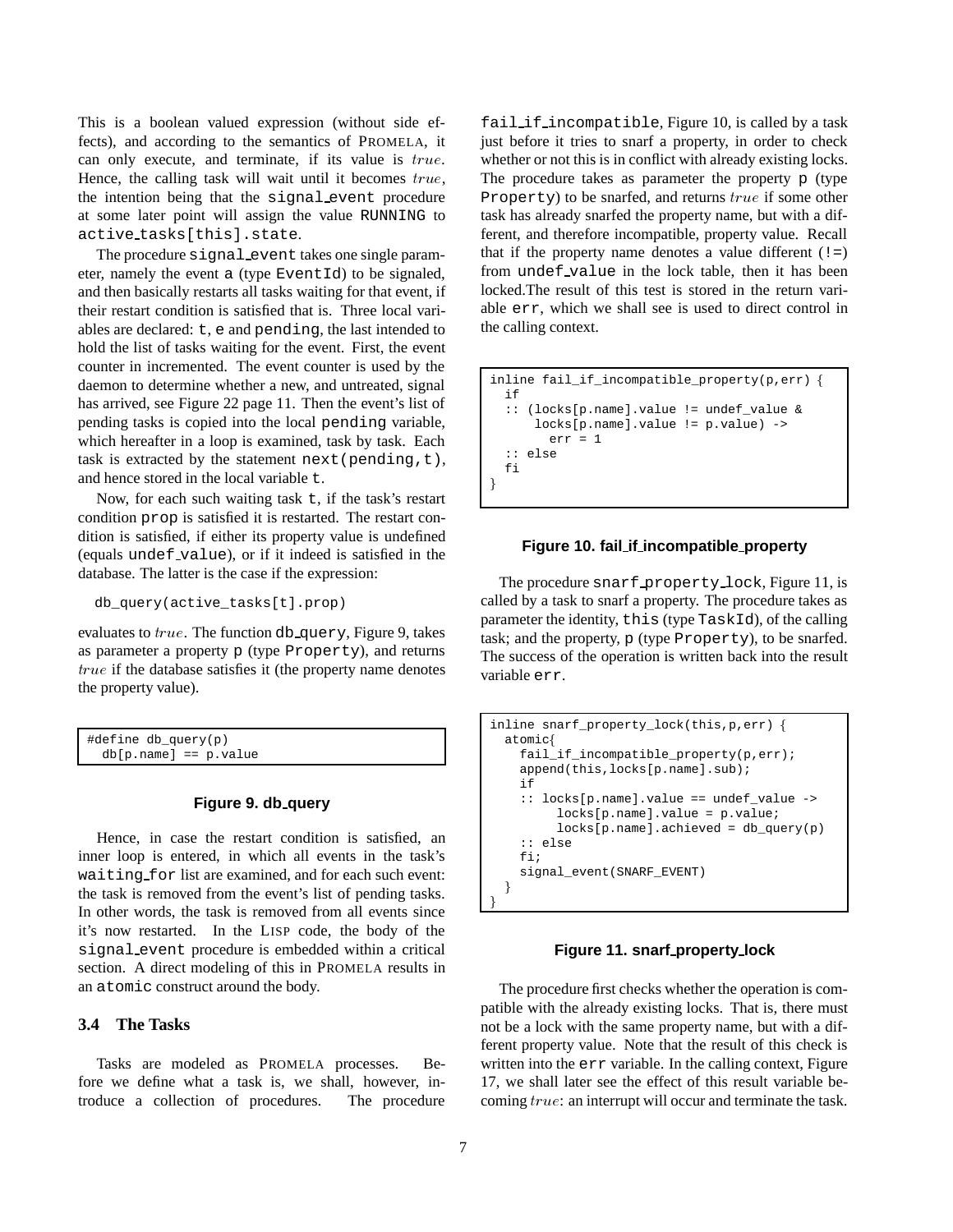The task is then appended to the list of subscribers to the property: those that want it to become true. Then, in case the property is in fact not already in the lock table, it is "inserted": the property name of  $p$  is set to denote the property value of  $p$ ; and the achieved field is set to  $true$  if the property already holds in the database (call of db query), otherwise to  $false$ . Finally, the SNARF EVENT is signaled with the result that the daemon will be restarted if waiting.

After having snarfed the property, it is now up to the task to achieve the property  $-$  if it is the owner that is. A task is the owner of a property, if it was the first to subscribe to it, and hence the first element in the property's subscriber list in the lock table. The procedure find owner, Figure 12, determines this. It takes as parameter the property p (type Property), and returns in the result variable owner (type TaskId) the owner of that property in the lock table.

```
inline find_owner(p,owner) {
  locks[p.name].sub?<owner>
\} and \}
```
### **Figure 12. find owner**

When a task finally wants to achieve a property, it calls the procedure achieve lock property, Figure 13. The procedure takes as parameter the identity, this (type TaskId), of the calling task; and the property,  $p$  (type Property), to be achieved. The result (success) of the operation is stored in the result variable err (type bool). The task can only achieve the property if it's the owner. Hence, first it is determined which task is the owner of the property p: the procedure call find owner(p,owner) stores the owner in the result variable owner. In case the owner equals the calling task (this), the property is achieved by a call of the procedure achieve (defined in Figure 14 and described below); and the achieved field is set to true. On the other hand, if the task is not owner, it must wait for the owner (some other task) to achieve the property. This waiting is initiated by a call of wait for event with the property p as restart condition. That is, the calling task will only be restarted on a memory event, if also the property p has been achieved, and hence is satisfied in the database.

The procedure achieve, Figure 14, is the one that really achieves the property by updating the database in case the property is not already satisfied in the database. The procedure takes as parameter the property p (type Property) to be achieved. If the property is already satisfied in the database – i.e. db query(p) evaluates to  $true$  – the procedure returns successfully<sup>7</sup>. Otherwise (else), in case the property is not already satisfied, a non-deterministic choice

```
inline achieve_lock_property(this, p, err) {
 TaskId owner;
 find_owner(p,owner);
 if
 :: owner == this ->
       achieve(p,err);
       locks[p.name].achieved = true
  :: else ->
       wait_for_event(this,MEMORY_EVENT,p);
 fi
\}
```
**Figure 13. achieve lock property**

is made between success : updating the database to achieve the property, and failure : setting the boolean result variable err to true. This non-determinism reflects the fact that achievement can fail, and we abstract away from the details about the possible causes of failure.

```
inline achieve(p,err) {
  if
  :: db_query(p)
  :: else ->
      if
       :: db[p.name] = p.value
       :: err = 1
       fi
  fi
\}
```
### **Figure 14. achieve**

Once the task has achieved the property, it is ready to execute its real job while assuming that the property is invariantly satisfied (the daemon must intervene and stop the task if this is not the case). The procedure closure, Figure 15, represents this job. Its body is simple: a non-deterministic choice between just a skip statement and false. In case the first if–branch is chosen, skip is executed, and the procedure returns immediately. In case, on the other hand, the second branch is chosen, the execution of false will make the calling task block, since false cannot execute and terminate due to the semantics of PROMELA. This blocking is supposed to simulate a time consuming computation, and is needed later in order to conveniently formulate a certain correctness property to be verified. The correctness property basically says that *in case the property is broken (i.e.: is no longer in the database), the task will be terminated*. Now, suppose closure always terminated, this property would be trivially satisfied – hence the blocking alternative, allowing us to verify that the daemon really explicitly and violently aborts the task.

Assume that the task now has called the closure, and

The first if-branch is equivalent to db query(p)  $\rightarrow$  skip.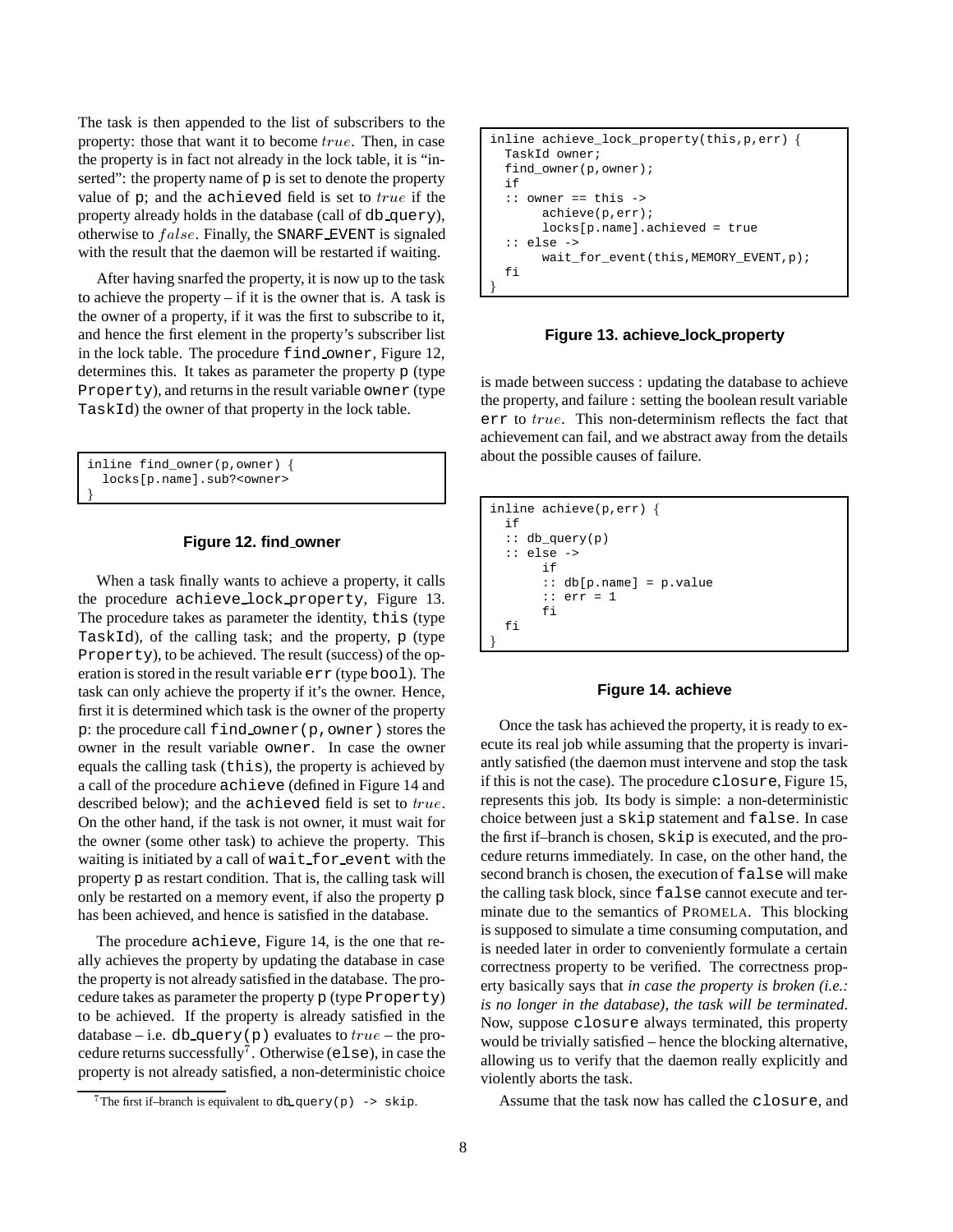```
inline closure() f
 if :: true -> skip :: true -> hang fi
\} and \}
```
### **Figure 15. closure**

that this terminates – either by choosing the skip branch, or because it has been aborted by the daemon. In this case the snarfed property no longer needs to be satisfied in the database, at least so far as what concerns this task. Hence, our task must release the property, meaning that it must be removed from the property lock table. This will allow other tasks to snarf and lock the same property name but with different property values. The releasing is done by a call of the procedure release lock, Figure 16. It takes as parameter the identity, this (type TaskId), of the calling task; and the property, p (type Property), to be released.

```
inline release_lock(this,p) f
 atomicf
   remove(this,locks[p.name].sub);
   if
   :: empty(locks[p.name].sub) ->
        locks[p.name].value = undef_value
   :: nempty(locks[p.name].sub)
   fi
  \}\}
```
#### **Figure 16. release lock**

Its body is embedded within an atomic to model a critical section in the LISP code. The procedure basically removes the task from the property name's subscriber list in the lock table, since the task no longer subscribes to it. In case the subscriber list thereby becomes empty – no other tasks subscribe – the lock must be removed completely from the lock table. This is done by assigning the undef-value as property value to the property name in the table. Recall, that this is the way we model the absence of a lock (a property name maps to undef value), whereas in the LISP program, the lock would simply be removed from the list of locks.

We can now finally define the top-level procedure

execute task, Figure 17 – called by a task – which snarfs the property to be maintained, achieves it, executes the body, and finally releases the property again. The procedure takes as parameter the identity, this (type TaskId), of the task; and the property, p (type Property), to be achieved and thereafter maintained to the end of the task.

We have up until now seen the variable err occurring as result parameter to most of our procedures.

```
inline execute_task(this,p)
f
 bool err = 0;
  f
   snarf_property_lock(this,p,err);
   achieve_lock_property(this,p,err);
   closure()
  \}unless
 \{err \mid \text{active\_tasks[this].state == ABORTED}\}\active_tasks[this].state = TERMINATED;
 {release\_lock(this,p)}unless
 \{active\_tasks[this].state == ABORTED\}\}
```
### **Figure 17. execute task**

This variable is declared as a local variable at this outermost level, and hence passed as actual parameter to the procedures snarf property lock and achieve lock property. The calls of these two procedures are embedded within an unless construct of the form

```
\{snarf; achieve;job\} unless \{condition\}.
```
where the *condition* is that either err is true, or (||) the task has been aborted by the daemon: active tasks[this].state == ABORTED. As we shall see in the next section, the daemon aborts a task exactly by assigning the value ABORTED to the state field in the tasks status record. The semantics of the unless construct is such that the snarfing, achieving and job is performed to the end, unless the condition becomes true, in which case the whole statement terminates abruptly. Hence, in the case that either the snarfing or the achievement goes wrong ( $err$  becomes  $true$ ), or in the case that the task is aborted by the daemon – the whole operation terminates.

Once the snarfing, achieving and job has been terminated, either normally or abnormally, the statement:

```
active_tasks[this].state = TERMINATED;
```
is executed. This is part of the modeling of the LISP unwind-protect construct. The purpose of the assignment is to "restore" the value of the state field in case the task has been aborted by the daemon; and hence this field had got the value ABORTED. Restoring here means assigning a value different from ABORTED, since the value ABORTED will result in an immediate termination of the statement that follows. The last statement namely releases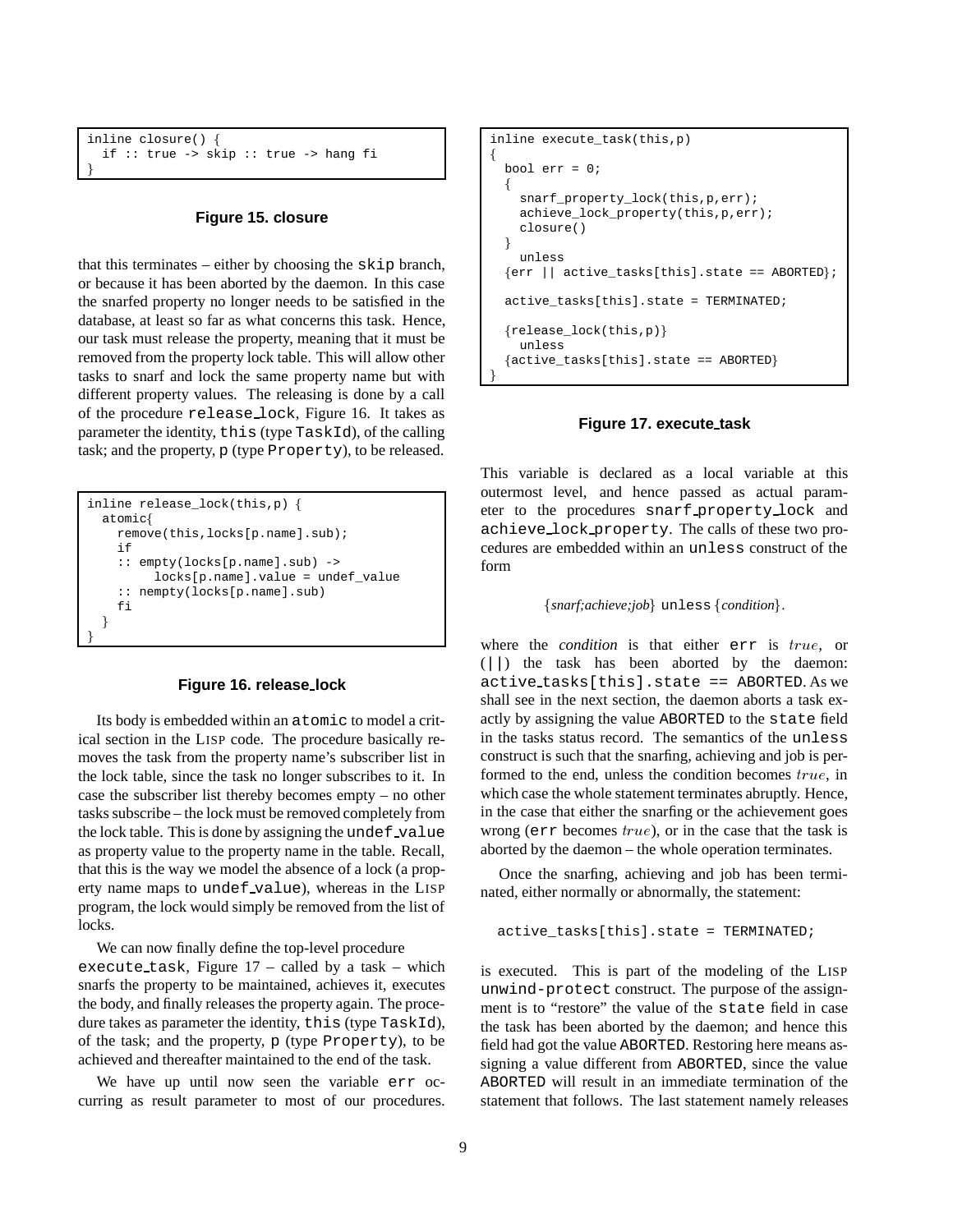the property from the lock table, but is abruptly terminated in case the state field has, or gets the value ABORTED by the daemon, in case the daemon at this point discovers a violation. This is hence the second example of how the PROMELA unless interrupt construct is used to model task abortion.

We are now able to define the process type

Achieving Task, Figure 18, of which a process is spawned/instantiated for each task. It takes as parameter its own identity, this (type TaskId), which will be determined in the initialization section, Figure 25. A local variable p is declared, which is assigned the property to be snarfed and achieved by the task. In order to reduce the state space to model check, we have focused on property name 0 (p.name = 0), and we arbitrarily let the task achieve a property *value* which is identical to the task's identity: <sup>1</sup> or <sup>2</sup> since, as we shall see, only two tasks will be spawned. Finally the main procedure is called, which performs the snarfing, achievement, job and release. Note that all tasks in this model perform the same job (closure). This is an example of an abstraction from the LISP code, where details regarded as unimportant for the verification have been omitted.

```
proctype Achieving_Task(TaskId this)
f Property p;
 p.name = 0;if
  :: this == 1 -> p.value = 1;
  :: this == 2 -> p.value = 2
  fi;
  execute_task(this,p);
g;
```
#### **Figure 18. Achieving Task**

### **3.5 The Daemon**

The daemon is responsible for detecting whether violations of locks occur in the database. That is, it must react in case a property name  $pn$  in the lock table is locked to a property value  $pv_1$ , and the corresponding achieved field is set to true (hence a task relies on it and is executing its job), but pn denotes a value  $pv_2 \neq pv_1$  in the database. In that case the daemon must interrupt the tasks relying on the property  $(pn, pv_1)$  and repair the violation by updating the database, assigning  $pv_1$  to pn again. The procedure interrupt\_task, Figure 19, takes as parameter a task, t (type TaskId), to be aborted, and does this by simply assigning the value ABORTED to the state field of the task's status record. This will cause the relevant unless construct to terminate the task (Figure 17).

inline interrupt\_task(t) f active\_tasks[t].state = ABORTED  $\}$ 

#### **Figure 19. interrupt task**

The procedure property violated, Figure 20, is used to determine whether locks have been violated. It is called for each property name having an entry in the lock table (<sup>0</sup> and <sup>1</sup> in our reduced case), and takes as parameter this property name pn (type Property Name); returning the result back into the variable lock violation (type bool). The body consists of a single assignment to the result variable, which becomes *true* iff. the property name is locked (property value is defined), has been achieved, but has a property value different from the one in the database.

```
inline property_violated(pn,violation) f
 atomicf
   violation =
      (locks[pn].value != undef_value &
      locks[pn].achieved &
      db[pn] != locks[pn].value)
  \}\}
```
# **Figure 20. property violated**

The procedure property\_violated is called from the procedure check locks, Figure 21, which checks the whole property lock table for violations. This is done in a loop that iterates over all the property names  $\{0 \dots \text{NO\_PROPS} - 1\}$ . In fact, there are two such loops. In the first loop, in case of a property name pn being violated (denoting something different in the database than in the lock table), all the subscribers to that property name are interrupted. This is done by first taking a copy of this subscriber list, storing it in the local variable sub, and then extracting each task t from sub, one by one  $(next(sub, t))$ , and interrupting it.

In the second loop, a break statement causes termination as soon as a violation is found, the purpose being just to examine whether there are any violations left. This result is returned in the result variable violation of the check locks procedure. The result will then be used in the calling context to decide whether the database should be recovered.

The two loops are also present in the LISP code, and since they result in an unexpected behavior found during verification, to be explained in section 4.4, we quote Erann Gat's explanation of the code: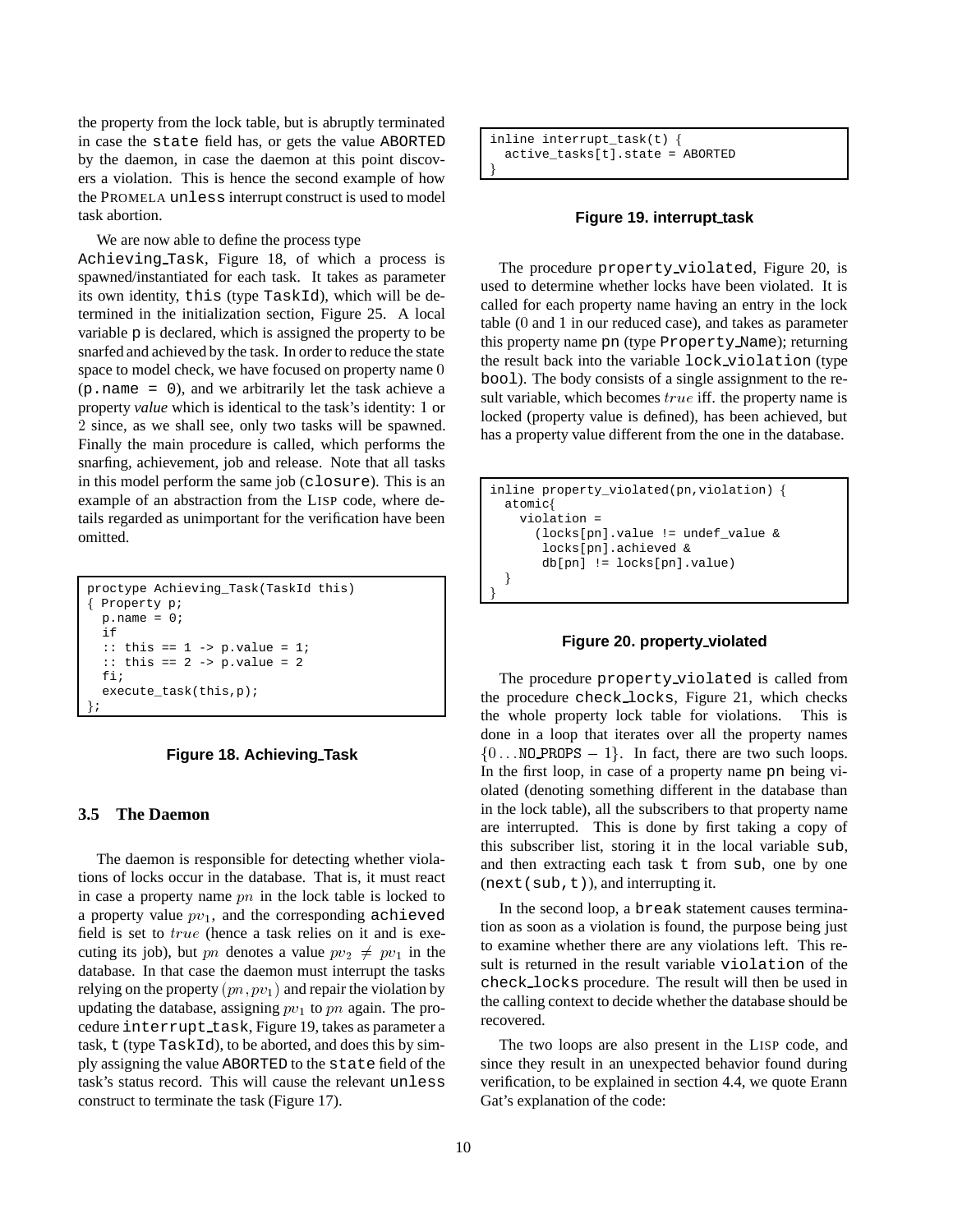```
inline check_locks(lock_violation) f
 Property_Name pn;
 list sub = [NO_TASKS] of {TaskId};TaskId t;
 pn = 0;do
 :: pn < NO_PROPS ->
      property violated(pn,lock violation);
      if
       :: lock_violation ->
            atomic\{copy(locks[pn].sub,sub)\};do
            :: sub?t -> interrupt_task(t);
            :: empty(sub) -> break
            od
       :: else
      fi;
      pn++
 :: else -> break
 od;
 pn = 0;
 do
 :: pn < NO_PROPS ->
      property_violated(pn,lock_violation);
       if
       :: lock_violation -> break
       :: else
      fi;
      pn++
  :: else -> break
 od
\}
```
#### **Figure 21. check locks**

*The structure of this code is complicated by the design requirement that an external process may be responsible for restoring violated properties. (In the case of the DS1 RA this is the MIR process.) So tasks need to be able to decide, when a property that they want maintained is violated, if they want to wait for the external process to restore the property or if they want to fail right away. If all the tasks that rely on a violated property fail right away then there is no need to restore the property, since no one is relying on it any more. So check-locks makes one pass through the property locks and injects failures into all tasks that rely on violated properties. It then yields to give all those tasks a chance to abort themselves if they choose to. Then it checks to see if there are any violated properties left. This is returned as a boolean to the first part of the maintainproperties-daemon, which runs in an infinite loop.*

The daemon process itself will be an instance of the process type Daemon, Figure 22, which as parameter takes its own identity, this (type TaskId). It declares three local variables: lock violation, to hold the result of check locks; event count, to keep track of new events; and first time, which is true only when the daemon starts. The body consists of an infinite loop, which for each iteration does the following. The procedure check locks is called to determine if there are any violations. If there are, the procedure do automatic recovery is called, which has not been shown here, but which basically repairs the database by making it consistent with the lock table. That is, do automatic recovery performs the update  $db[pn] = py$  for each property name pn, where the lock table maps pn to pv, but the database db does not.

```
proctype Daemon(TaskId this) f
 bit lock_violation;
 byte event count = 0;bit first_time = true;
  do
  :: check_locks(lock_violation);
     if
     :: lock_violation ->
          do_automatic_recovery()
     :: else
     fi;
     if
     :: (!first_time &&
         Ev[MEMORY_EVENT].count +
         Ev[SNARF_EVENT].count != event_count )
           ->
           event_count =
             Ev[MEMORY_EVENT].count +
             Ev[SNARF_EVENT].count
     :: else ->
         first_time = false;
         wait_for_events(this,
           MEMORY_EVENT,SNARF_EVENT)
     fi
  od
g;
```
### **Figure 22. Daemon**

Then, in the second if construct, it is decided whether the daemon should stop and wait for a new memory or snarf event to occur (call of wait for events), or whether it should continue with yet another iteration, calling check locks and perhaps

do automatic recovery. Another iteration is needed if a memory event or a snarf event has occurred since the daemon was restarted last time. This is expressed as follows: when first time is true (initial state), the daemon simply calls wait for events, and then waits for either a MEMORY EVENT or a SNARF EVENT to occur. The procedure wait for events has not been shown, but is like wait for event, Figure 7, except that not *one* – but either of *two* events are waited for. A second difference is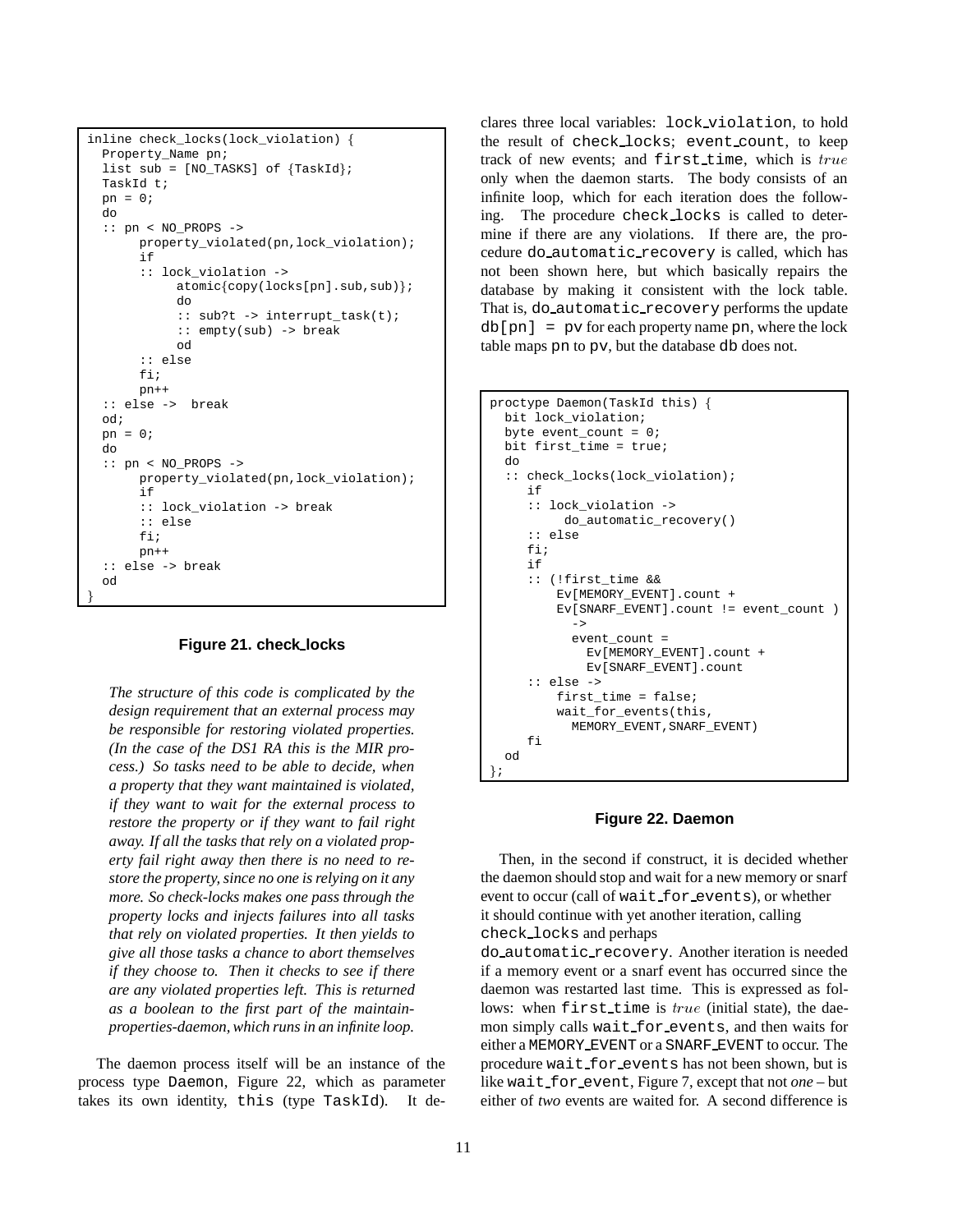that a boolean variable daemon ready is set to  $true$  as the last thing before the daemon starts waiting. This is used during initialization, Figure 25, as we shall see. Now, in case it's not the first iteration, the test:

```
Ev[MEMORY_EVENT].count +
Ev[SNARF_EVENT].count
        ! =event_count
```
is executed. It evaluates to  $true$  in case the event counter event count differs from the sum of the event counters for the memory and snarf events. If there is a difference, it means that there has been an event since last time event\_count was updated, and this must result in yet another iteration before calling wait for events. Before this extra iteration, the event count variable is, however, updated.

# **3.6 The Environment**

Violations are introduced by the environment, here modeled by the process type Environment, Figure 23. An instantiation of this will run in parallel with the tasks and the daemon, and may cause a database change at any moment in time. The change is here fixed to property name <sup>0</sup> getting property value <sup>0</sup>. This will introduce a violation in case a lock has been created for property name <sup>0</sup> with a value different from <sup>0</sup>. The MEMORY EVENT is furthermore signaled to wake up the daemon, in case it's not already running. The daemon shall then hopefully discover the violation just introduced.

```
proctype Environment()
f atomicf
   db[0] = 0;signal_event(MEMORY_EVENT)
  \}g;
```


# **3.7 Initialization**

All processes, the daemon and the tasks, are all instantiated with the procedure spawn, which takes as parameter the parameterized task (a proctype) to be spawned; and as a second parameter it takes the task identity  $t$  (type) TaskId) of the task to be spawned. The second parameter is then fed as actual parameter to the first parameter in a

```
#define spawn(task,t)
 atomicf
   active_tasks[t].state = RUNNING;
   run task(t)
  \}
```
### **Figure 24. spawn**

run statement. Before that happens, the task's state field gets the value RUNNING.

Finally, the system is initialized by spawning the daemon with identity 0, the two tasks with identity 1 respectively 2, and then the environment, see Figure 25. Before the tasks are spawned, however, the daemon is waited for to terminate its own local initialization. This is done by waiting for the variable daemon\_ready to become  $true$ . In fact, this models the fact that the daemon will be started before any other task in the system.<sup>8</sup>

```
init
f
 spawn(Daemon,0);
 daemon_ready == true;
 spawn(Achieving_Task,1);
 spawn(Achieving_Task,2);
 run Environment()
\}
```
#### **Figure 25. initialization**

# **4 Analysis wrt. Selected Properties**

#### **4.1 Identifying Properties to be Verified**

The model has been analyzed wrt. the following two properties, here expressed informally:

RELEASE Property: *A task releases all its locks before it terminates.*

ABORT Property: *If an inconsistency occurs between the database and an entry in the lock table, then all tasks that*

<sup>&</sup>lt;sup>8</sup>In an early model, the tasks were spawned without waiting for the daemon, but that lead to the discovery of an error by the model checker, see section 4.7. The error was basically that a lock violation could occur before the daemon got to its initial waiting point, which the first time is unconditional!; and hence the daemon would just ignore the violation and call wait for events.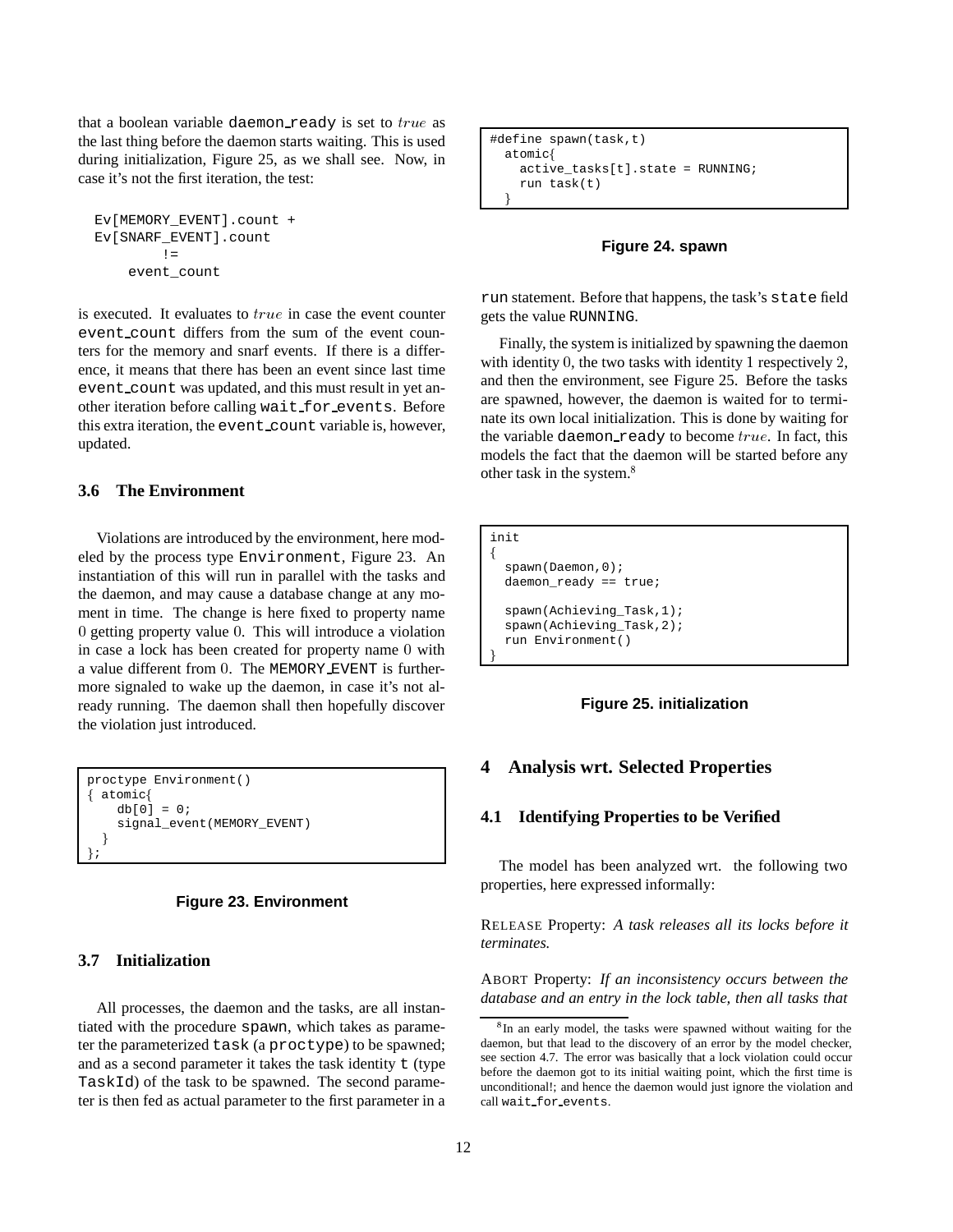*rely on the lock will be terminated, either by themselves or by the daemon in terms of an abort.*

In the following we shall demonstrate how we have formulated these properties in terms of PROMELA assertions (assert–statements) and LTL formulae, and we shall show the results of applying the SPIN model checker to verify these properties. It turns out that none of them are satisfied in the presented model, a discovery that has lead the RA programmers to make corrections in the LISP code.

The verification of the two properties lead to the direct discovery of four errors (wrong code) – one breaking the RELEASE property, and three breaking the ABORT property. All of these errors are classical in the sense that they arise due to processes interleaving in unexpected ways. Hence, for example, two errors can be corrected by introducing critical sections around the troubled code. Furthermore, a less serious, but at that time yet undiscovered efficiency error (code executed twice instead of once) was discovered just by observing generated traces from the model checking. Hence, a total of five errors were identified in the LISP code, four of which being important. In addition to this, a verification *"highlighted the need for a mechanism to insure that the daemon has reached 'steady state' before proceeding"*. Although this was not considered as a direct error, we have reported it here.

# **4.2 Error** <sup>1</sup> **– The** RELEASE **Property**

RELEASE Property: *A task releases all its locks before it terminates.*

### **4.2.1 Formalizing The Property**

In order to formalize this property, we need to define what it means for a task to have released its locks. The function not subscriber in Figure 26 returns true if task t does not subscribe to property name pn, hence has released it's lock on pn.

| #define not subscriber(this, pn)       |  |
|----------------------------------------|--|
| $:$ locks $[pn]$ .sub?? $[eval(this)]$ |  |

# **Figure 26.** RELEASE **predicate**

To state the RELEASE property, we modify the definition of the process Achieving Task, Figure 18, adding an assert–statement after the call of execute\_task. This modification is shown in Figure 27.

When a task terminates (end of execute task), we expect that it is no longer subscriber of the property name

```
proctype Achieving_Task(TaskId this)
f Property p;
 p.name = 0;if
  :: this == 1 -> p.value = 1;
  :: this == 2 -> p.value = 2fi;
  execute task(this,p);assert(not_subscriber(this,p.name))
g;
```
#### **Figure 27. Formalization of** RELEASE **property**

it has snarfed (p.name), and hence we expect the assertion to be satisfied.

### **4.2.2 Error Detection**

Running the SPIN model checker on the modified program yields an error trace illustrating that the assertion is not always satisfied. The trace (shortened) describes the following sequence of events:

- 1. A task starts, running process Achieving Task in Figure 27. This implies a call of the procedure execute task, defined in Figure 17.
- 2. The procedure execute task does the snarfing, the achieving, the closure call, and then executes the active tasks[this].state = TERMINATED statement, ready to release its lock by calling the release lock procedure.
- 3. At this point, just before the call of release lock, the Environment, defined in Figure 23, introduces an inconsistency in the database such that the property value of property name 0 becomes 0 in the database, while it is expected to be different from 0 by the running task.
- 4. The Daemon, Figure 22, detects this inconsistency and aborts the task in the check locks procedure, Figure 21, by calling the procedure interrupt task defined in Figure 19. That is, the status of the task becomes ABORTED.

The way the execute task is programmed, this abortion will at this point result in an exit of this procedure, hence skipping release lock. This is caused by the PROMELA semantics of the unless construct as occurring in (Figure 17):

```
\{release\_lock(this, p)\} unless
  \{active\_tasks[this].state == ABORTED\}
```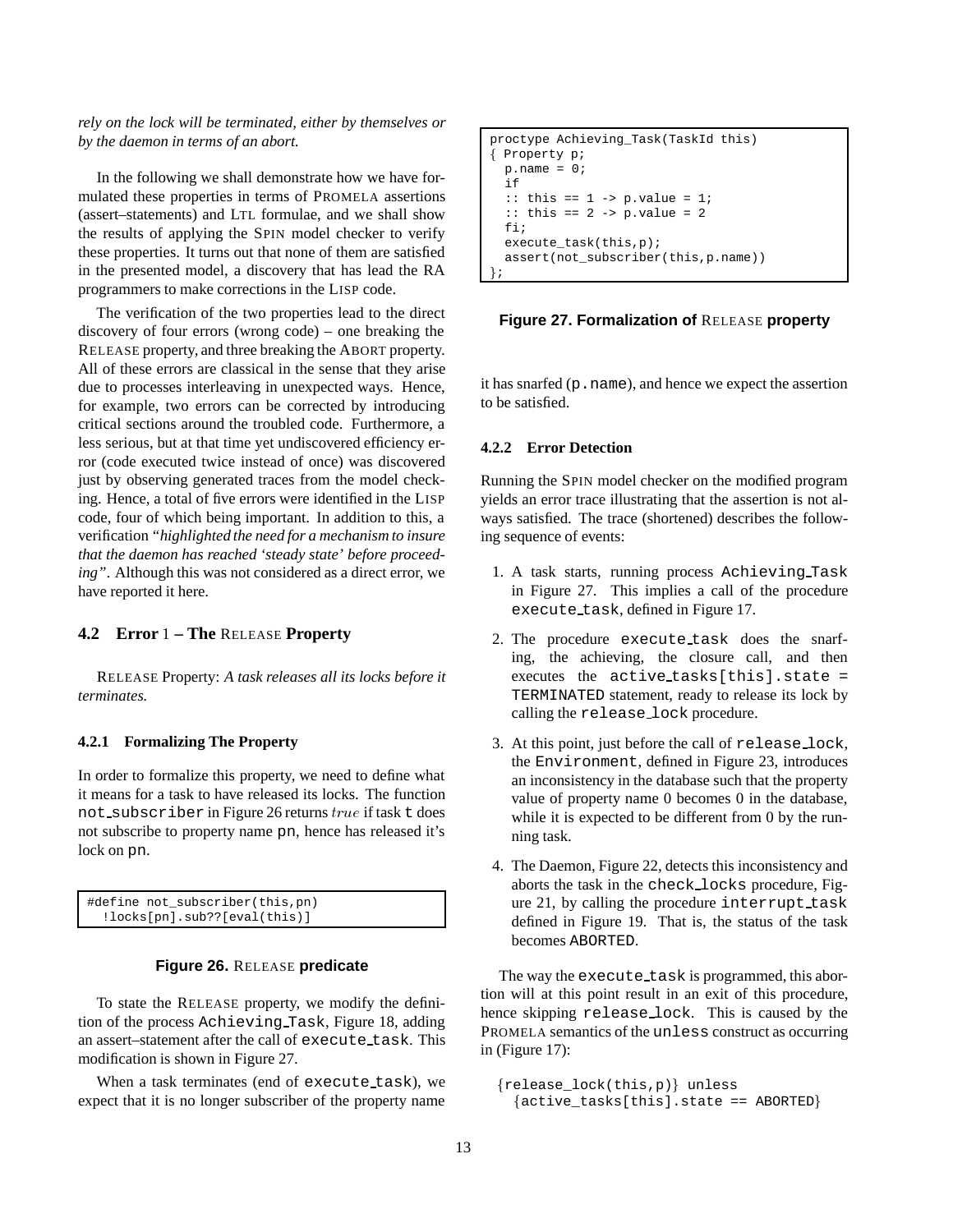Hence, even though the snarfing, achieving, and closure is protected against abortion (if an abort occurs there, release locks will be called anyway), the lock releasing itself is not protected: if an abort occurs here, the lock releasing is abandoned. This reflects the semantics of the applied ESL construct of the form "Protect P Exit Q End" executing  $P$  and then  $Q$  (the lock releasing), with the addition, that if an abort occurs during the execution of P, the remainder of P is skipped, and Q gets executed. Hence, the idea is that Q always gets executed, even if an abort occurs during the execution of P. The unexpected situation is that an abort can occur during the execution of Q, with the result that the rest of Q will not be executed.

#### **4.2.3 Error Correction**

The identified error can be corrected by protecting the lock releasing itself against abortion. This we have done in a modified version of the PROMELA model<sup>9</sup>, such that lock releasing cannot be aborted. Hereafter the RELEASE property is verified correct using the SPIN model checker. How the modification is done in the LISP program is beyond the scope of the present paper.

### **4.3 Error** <sup>2</sup> **– The** ABORT **Property**

As already mentioned, three verifications of this property were performed, each demonstrating an error in the model causing the falsification of the property. We will present the first verification in this section.

ABORT Property: *If an inconsistency occurs between the database and an entry in the lock table, then all tasks that rely on the lock will be terminated, either by themselves or by the daemon in terms of an abort.*

### **4.3.1 Formalizing The Property**

Our verification will be concrete in that we shall focus on task 1. We shall state, that if task 1 has snarfed and achieved property name 0, assuming it to denote property value 1 in the database (as stated in Figure 18) then if this assumption is broken by the environment, task 1 will be terminated. First of all, we formally define what it means for task 1's assumption to be broken, and what it means for task 1 to be terminated. Figure 28 shows two such predicates.

The predicate task1 property broken

returns true in case of an inconsistency between locks (mapping  $0$  to  $1$ ) and  $db$  (mapping  $0$  to  $0$ ) in a situation where the task assumes the property to have been

```
#define task1_property_broken
  (\text{locks}[0].\text{value} == 1 \&locks[0].achieved &
   db[0] == 0)#define task1_terminated
  (active_tasks[1].state == TERMINATED ||
   active_tasks[1].state == ABORTED)
```
**Figure 28.** ABORT **predicates**

achieved. The predicate task1 terminated is true when the state of task 1 is either TERMINATED, set by itself, or ABORTED, set by the daemon. The ABORT property can now be stated as an LTL formula as shown in Figure 29. The property states that *"in all states (*[]*), if* task1 property broken *holds, then eventually (*<>*), at some future point in time,* task1 terminated *will hold"*.

[](task1\_property\_broken -> <>task1\_terminated)

#### **Figure 29. Formalization of** ABORT **property**

It's relevant here to note that this property only makes sense to verify if task 1 has the potential of not terminating at all in case it's not aborted. This is the reason why the closure is defined as in Figure 15. The closure can arbitrarily choose the true -> false branch whereby it will hang on the false expression without being able to progress according to the semantics of PROMELA. Of course, in the real LISP program a task will probably always terminate, and we are therefore really interested in the task being terminated within a certain time frame. However, since PROMELA cannot deal explicitly with time, we have chosen only to focus on the distinction between termination (at some future unspecified time) and non-termination.

### **4.3.2 Error Detection**

Applying the SPIN model checker to the above property yields an error trace demonstrating, that the property is not satisfied in the model. The trace illustrates the following sequence of events.

- 1. The daemon, Figure 22, starts and reaches a waiting position. That is, it calls wait for events, where after it waits for an event to occur.
- 2. A task, Figure 18, starts; snarfs and achieves successfully, thereby signaling SNARF EVENT from

<sup>&</sup>lt;sup>9</sup>Basically by removing the unless construct attached to the call of release lock.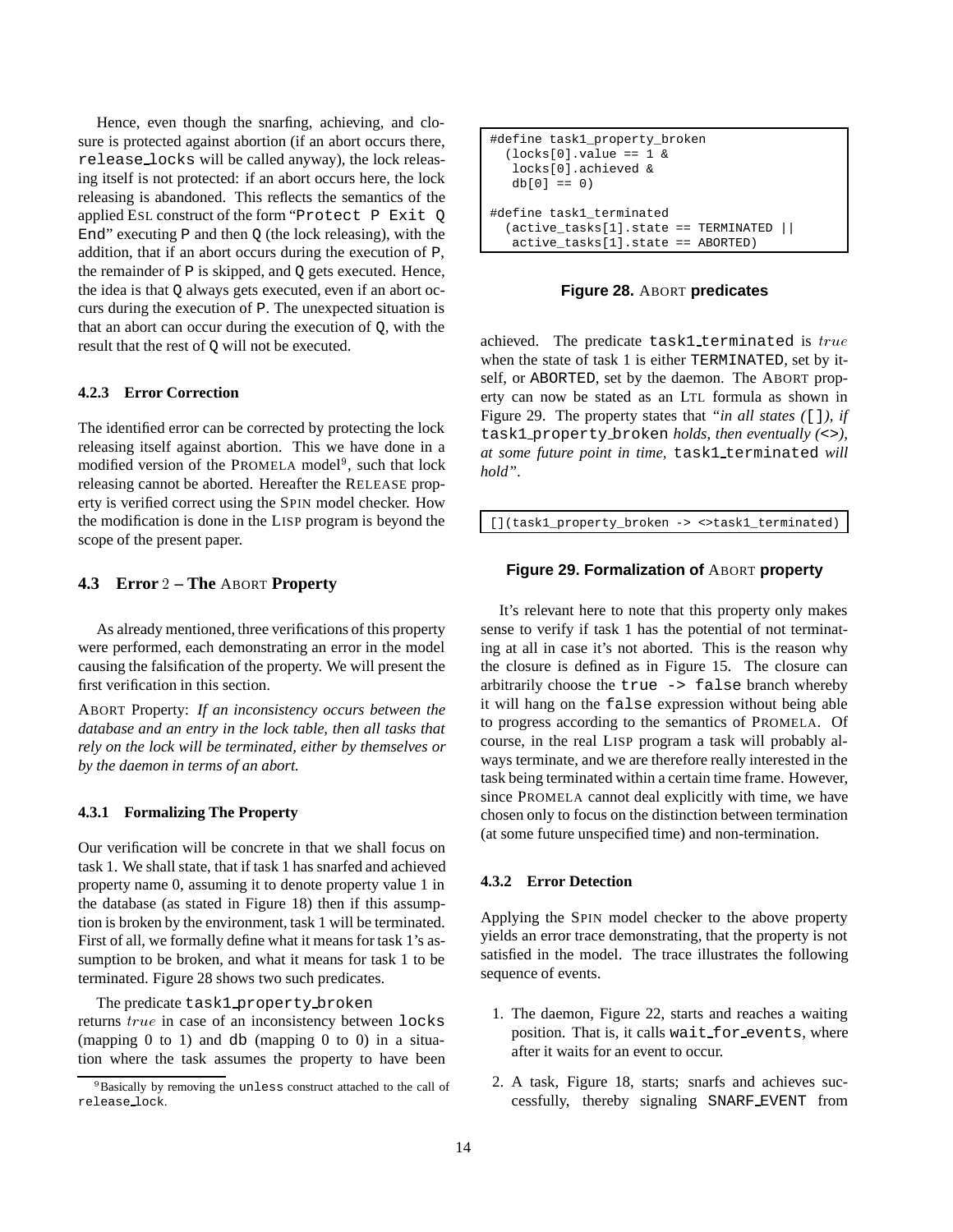snarf property lock, Figure 11, and then starts executing its closure. This closure chooses the true -> false branch. Hence if it is not aborted it will never terminate (corresponding to a time consuming computation in a real setting).

- 3. The daemon has been woken up by the signaling of the SNARF EVENT. No inconsistencies are found, and the daemon then decides to wait again. That is, it takes the decision to call wait for events, but delays a bit before doing it. Note the delay between "decision" and "action" here. The decision to wait is taken in the PROMELA model in Figure 22 at the last else branch.
- 4. The environment, Figure 23, introduces an inconsistency, and signals the MEMORY EVENT. However, this signal will not affect the daemon since it already *has* decided to call wait for events. It will for example not check whether the event counters have been updated.
- 5. The daemon now calls wait for events unconditionally, and hence, starts waiting. The task hence does not get aborted, and continues with its "big" computation.

# **4.3.3 Error Correction**

A solution to the detected problem is to embed the decision to wait and the waiting itself into a critical section, that cannot be interrupted by other processes. In PROMELA, the atomic construct can be used to define a critical section, and Figure 30 shows how the Daemon has been extended with such a critical section around the code portion that decides whether to wait or not (the last if–statement).

Reapplying the SPIN model checker to verify the ABORT property formulated in Figure 29 for the modified model, however, shows that there is still an error in the system, as described in the next section.

# **4.4 Error** <sup>3</sup> **– The** ABORT **Property**

With the corrected model, we re-apply the SPIN model checker to the same property, hoping that it now holds. As already mentioned and as will be demonstrated, it still does not hold.

### **4.4.1 Formalizing The Property**

The property to be verified is as before, namely the one pictured in Figure 29.

```
proctype Daemon(TaskId this) f
  ...
   atomicf -- added
     if
     :: (!first_time &&
         Ev[MEMORY_EVENT].count +
         Ev[SNARF_EVENT].count != event_count )
           \rightarrowevent count =
             Ev[MEMORY_EVENT].count +
             Ev[SNARF_EVENT].count
     :: else ->
         first_time = false;
         wait for events(this,
           MEMORY_EVENT,SNARF_EVENT)
     fi
   \}... g;
```


#### **4.4.2 Error Detection**

Applying the SPIN model checker yields an error trace demonstrating, that the property is not satisfied in the model. The trace illustrates the following sequence of events.

- 1. The daemon, Figure 30, starts and reaches a waiting position. That is, it calls wait for events, where after it waits for an event to occur.
- 2. A task, Figure 18, starts; snarfs and achieves successfully, thereby signaling SNARF EVENT from snarf property lock, Figure 11, and then starts executing its closure. This closure chooses the true -> false branch. Hence if it is not aborted it will never terminate (corresponding to a time consuming computation in a real setting).
- 3. The daemon, Figure 30, has been awakened by the signaling of the SNARF EVENT, and calls check locks $^{10}$ , Figure 21. Now check locks consists of two loops, one executed before the other. The first loop looks for violations and interrupts tasks depending on violated properties. The second loop just checks for violations (and does *not* interrupt tasks). Hence, the daemon executes the first loop – finds no violation – and then is now *ready* for executing the second loop.

 $10$ In fact, check\_locks is called twice, see section 4.6, and it's the second – and last – call which is referred to.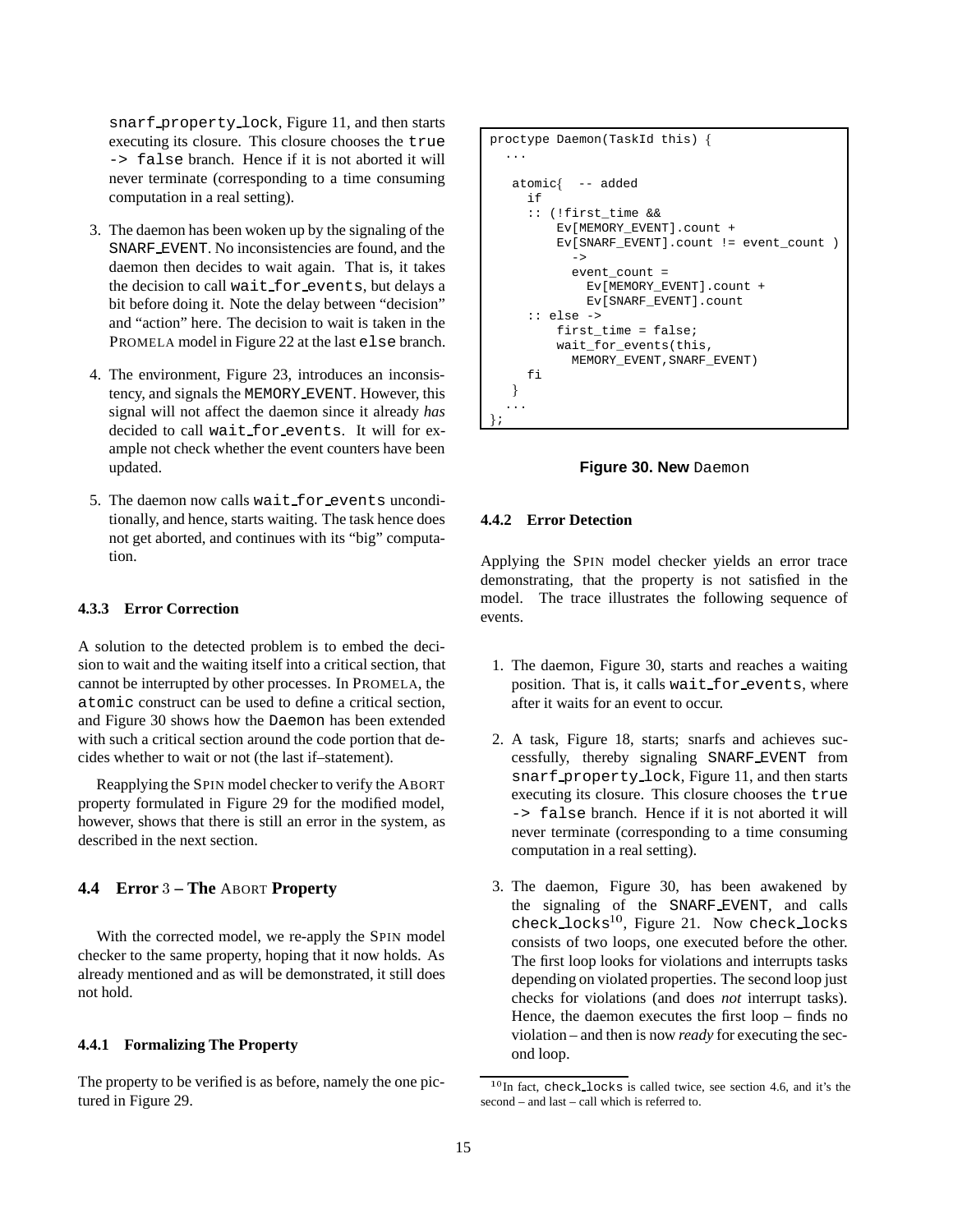- 4. The environment, Figure 23, introduces an inconsistency, and signals the MEMORY EVENT. However, the daemon is already running. Hence, the only effect is that the MEMORY EVENT counter is increased.
- 5. The daemon now executes the second loop of check locks, and finds the violation. Hence, it calls do automatic recovery, which repairs the violation by updating the database.
- 6. Due to the signaling of the MEMORY EVENT in item <sup>4</sup> by the environment, the MEMORY EVENT counter has been increased, and hence the daemon will execute check locks again. However, since the violation has been repaired, the daemon will not find anything wrong, and will therefore finally call wait for events and then wait for a new event to occur. The task is still executing, and has not been aborted.

## **4.4.3 Error Correction**

At the time when this error trace was generated, we believed that it was in fact an intended behavior, and only later was it confirmed to be an unexpected and undesired behavior – an error. Hence, we did not correct it; and even with the knowledge we have now, it is not evident for us how to correct this.

#### **4.5 Error** <sup>4</sup> **– The** ABORT **Property**

# **4.5.1 Formalizing The Property**

Since we originally did not regard the above situation as an error, we continued the verification as if it was a correct behavior. That is, in order to investigate the existence of additional errors, we had to reformulate the ABORT property such that the above situation was allowed<sup>11</sup>. Hence, since the model may repair an inconsistency without aborting tasks, the property shall state this: in case of a broken property, then either this is repaired by the daemon, or the task is terminated (by itself or the daemon). For this purpose we introduce the predicate task1 property repaired in Figure 31. This predicate returns true if the database and the lock table match wrt. to property name 0 (recall that we have focused on task 1 that snarfs property name 0).

The new correctness property using this new predicate is shown in Figure 32. The property states that *"in all states, if* task1 property broken *holds, then eventually either* task1 terminated *or* task1 property repaired *will hold"*.

```
#define task1_property_repaired
 locks[0].value == db[0]
```
#### **Figure 31.** ABORT **predicate**

[](task1\_property\_broken -> <>(task1\_terminated || task1\_property\_repaired))

### **Figure 32. Re-formalization of** ABORT **property**

## **4.5.2 Error Detection**

Applying the SPIN model checker to the above property yields an error trace demonstrating, that the property is not satisfied in the model. The trace illustrates the following sequence of events.

1. Task 1, Figure 18, starts, and eventually calls achieve lock property, Figure 13. This procedure contains the two lines:

```
achieve(p,err);
locks[p.name].achieved = true
```
That is, a call of achieve, which updates the database, and then an assignment to the achieved field. In the trace, the achieve procedure is called, and then the task execution is delayed, hence, the assignment to the achieved field is delayed.

- 2. At this point, the Environment, Figure 23, introduces an inconsistency in the database such that the property value of property name 0 becomes 0 in the database, hence, destroys the just achieved property.
- 3. The daemon, Figure 30, awakened by the environment change starts looking for an inconsistency, but finds none since the achieved field has not been set yet, and the daemon requires this to be true in order for an inconsistency to be existing, see the definition of procedure property violated Figure 20. Hence, the daemon discovers nothing and goes to sleep again.
- 4. The task from above now assigns true to the achieved field, and continues as if everything was consistent.

Hence, an inconsistency has been introduced, but it has not been discovered by the daemon, and hence, is not repaired, neither is the task aborted.

<sup>11</sup>Even, when it later was confirmed as an error, we did not know how to correct it, and hence a reformulation of the property was still needed in order to avoid the repair situation to be identified by the model checker as an error.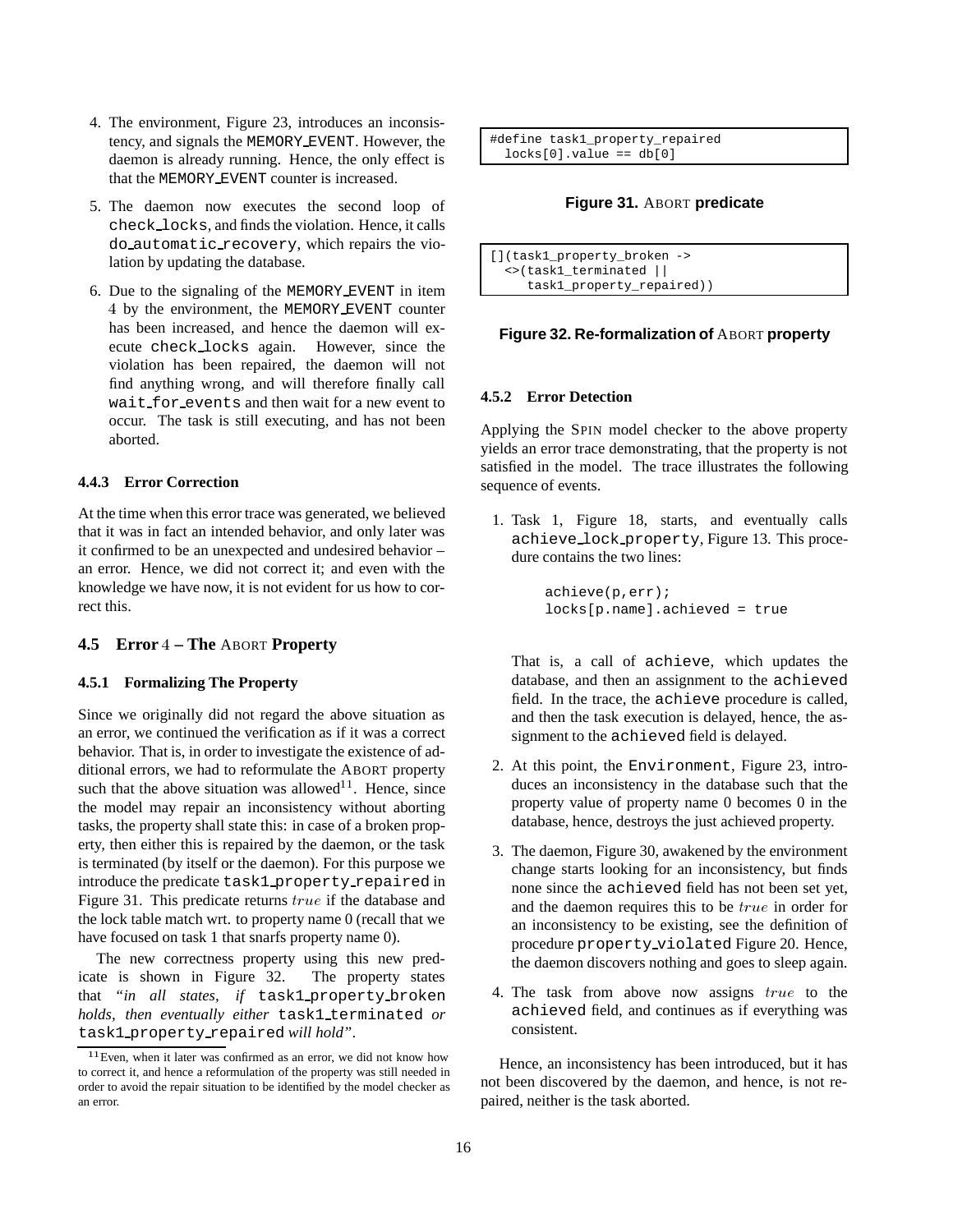### **4.5.3 Error Correction**

A solution to the problem is the embedding of the two lines of code in the achieve lock property procedure into a critical section, such that updating the database and the achieved field is always done in one indivisible action. For this purpose we introduce an atomic construct around the two lines in the PROMELA model, as shown in Figure 33.

```
inline achieve_lock_property(this, p, err) {
 TaskId owner;
  find_owner(p,owner);
 if
  :: owner == this ->
      atomic -- added
        achieve(p,err);
        locks[p.name].achieved = true
       \}:: else ->
      wait_for_event(this,MEMORY_EVENT,p);
  fi
\}
```


The SPIN model checker now certifies that the ABORT property in Figure 32 is satisfied in this new model.

#### **4.6 Error** <sup>5</sup> **– An Efficiency Problem**

During the examination of the error traces generated by the verifications above, yet a fifth error has been discovered in the LISP code. In the PROMELA model it concerns the process Daemon in Figure 22.

It occurs that check locks is called twice whenever the daemon has hung after a call of wait for events, and then is restarted after a signal to one of the events it waits for. That is, when one of these events is signaled by a call of signal event, Figure 8, the event counter for that event is incremented in addition to the restart of waiting tasks. This means that when the daemon has executed check locks (and perhaps do automatic recovery) once, then the test:

```
Ev[MEMORY_EVENT].count +
Ev[SNARF_EVENT].count
         !=
     event_count
```
will evaluate to true, and hence another iteration of the loop is begun, re-executing check locks. The RA programming team has confirmed this as an error, although one of low priority.

# **4.7 A "Daemon–Ready" Flag Perhaps Needed**

In an early model, the tasks were spawned without waiting for the daemon to initialize itself. That lead to the discovery of an error by the model checker. The error was basically that a lock violation could occur before the daemon got to its initial waiting point, which the first time is unconditional!; and hence the daemon would just ignore the violation and call wait for events. This was not considered an error, because the daemon will always start before everything else. However, the following response from Erann Gat shows that a change to the LISP program could be needed.

This would be a problem if the daemon were started late. However, I don't think this is a problem in practice because all the daemons are started long before anything else happens. But this does highlight the need for a mechanism to insure that all the daemons have reached "steady state" before proceeding.

Hence, we don't consider this as a caught error, but we regard it as an increased insight given to the RA programming team.

# **5 Evaluation by the RA Programming Team**

This section contains Erann Gat's evaluation of our work. His comments were given during email communications, which were not originally intended to be published. He, however, later approved their publication.

A first sub–section contains his responses to our error reports. A second sub–section contains his responses to three general questions posed after our work had been terminated.

# **5.1 The Programmer's Remarks to Our Error Reports**

In this section we quote Erann Gat on his remarks to our error reports. That is, for each error we discovered, and which has been explained in section 4, we quote his response to our report to him. We present the quotations in the order they appeared in time, although this in certain cases differs from the order of presentation in section 4.

### **Error** <sup>1</sup> – RELEASE Property (section 4.2):

*I think this is a real error. It would only arise if a task gets a timer interrupt in between exiting the body of the unwind-protect and entering the critical section of the*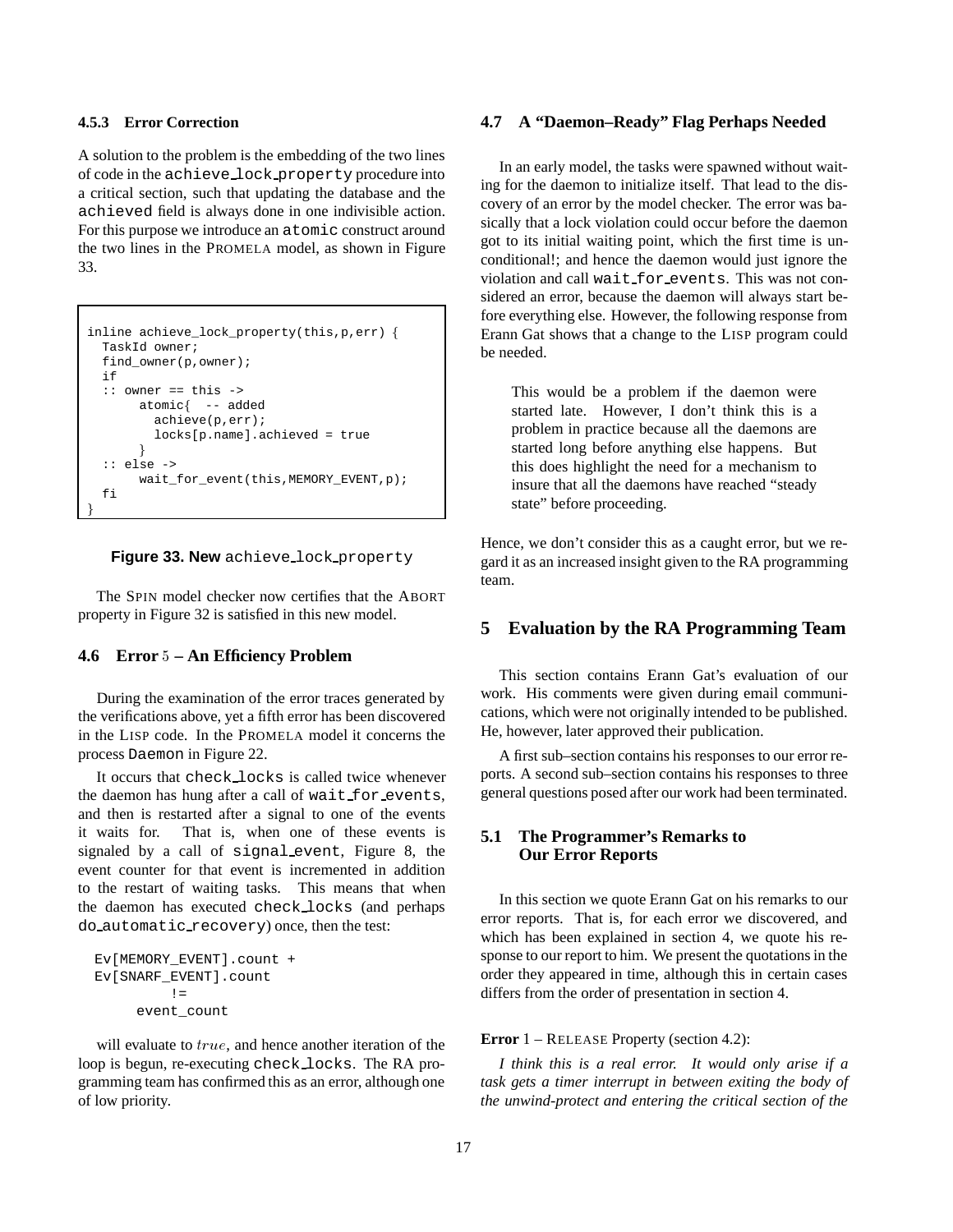*release-locks, but I don't know of any reason why that should not happen on occasion. This is a particularly pernicious bug. It arises only because you are in a multi-threaded environment, and only in very obscure circumstances that are very unlikely to arise during testing. Congratulations! You have just converted me into a believer in formal methods.*

### **Error** <sup>4</sup> – ABORT Property (section 4.5):

*Ah, good point. You are correct, this is a bug. I'm impressed! This makes two bugs you guys have discovered through formal methods that we almost certainly would never have caught any other way.*

#### **Error** <sup>2</sup> – ABORT Property (section 4.3):

*Yep, another bug. This one is an instance of a classic pattern: not wrapping a conditional wait-for-events inside a critical section. This sort of mistake is very easy to make and happens all the time in our code. Thanks for catching this one!*

**Error** <sup>5</sup> – EFFICIENCY Problem (section 4.6):

*No, it's a bug, but since it's just an efficiency problem it's pretty low priority.*

## **Error** <sup>3</sup> – ABORT Property (section 4.4):

*You have, however, found a (already known) design flaw. There can be a significant time lag between a property being violated and a task being informed of the violation. The property lock daemons should really reside in the property database and be triggered automatically whenever contradictory information is asserted. This is on the list of things to do.*

**Question:** Is it not the case, that a task might **never** be informed?

*Ah, good point! I had neglected to consider the case where a new assertion that violates a lock happens in the middle of check-locks. It's hard to get out of a singlethreaded mind set! Thanks for pointing this out.*

**Question:** But is it an error? Or is it "just" unexpected?

*. . . Seriously though, the intent was that tasks would be notified whenever a locked property was violated after initial achievement. In some cases this can be important. For example, if a pointing constraint is violated it might be important to know, even if the constraint is automatically restored.*

# **5.2 The Programmer's Answers to 3 General Questions**

We asked Erann Gat three general questions about the model checking effort we had carried out. Below we quote his answers to each of them.

# **Question 1:**

Did our work have any impact on your work?

# **Answer:**

*You've found a number of bugs that I am fairly confident would not have been found otherwise. One of the bugs revealed a major design flaw (which has not been resolved yet). So I'd say you have had a substantial impact. If nothing else you have helped us improve the quality of our product well beyond what we otherwise would have produced.*

#### **Question 2:**

How serious were the errors we found? Any examples of what could have gone wrong? Would they only occur rarely or be harmless?

# **Answer:**

*The errors you found were the sort that would manifest themselves only under very particular sets of circumstances involving precise timing, so these errors rarely manifest themselves. This makes them both more and less serious – less serious because they are unlikely to actually occur, more serious because if they occur at all they are likely to occur for the first time under actual flight conditions. The overall architecture is designed to be robust in the face of such errors (we have multiple layers of software redundancy) so it is unlikely that these errors would have caused problems more serious than lost time, but one never knows. Every bug is potentially a mission-killer, and generally the ones that do kill the mission do so in ways that one never imagines until it happens.*

#### **Question 3:**

What was/is your general attitude towards formal methods, before and after this exercise?

### **Answer:**

*I used to be very skeptical of the utility of formal methods. This is at least partly due to the fact that I had a misconception about the way in which formal methods would be used. I thought that formal-methods advocates wanted to "prove correctness" of software systems. I believed (and still believe) that that is impossible. However, what you have been doing is finding places where software violates design assumptions, which is not the same thing as proving correctness. To me you have demonstrated the utility of this approach beyond any question. I would like very much to learn more about your work.*

# **6 Conclusion**

In this paper the results of verifying the RA Executive have been described, and we shall now try to present some of our derived reflections.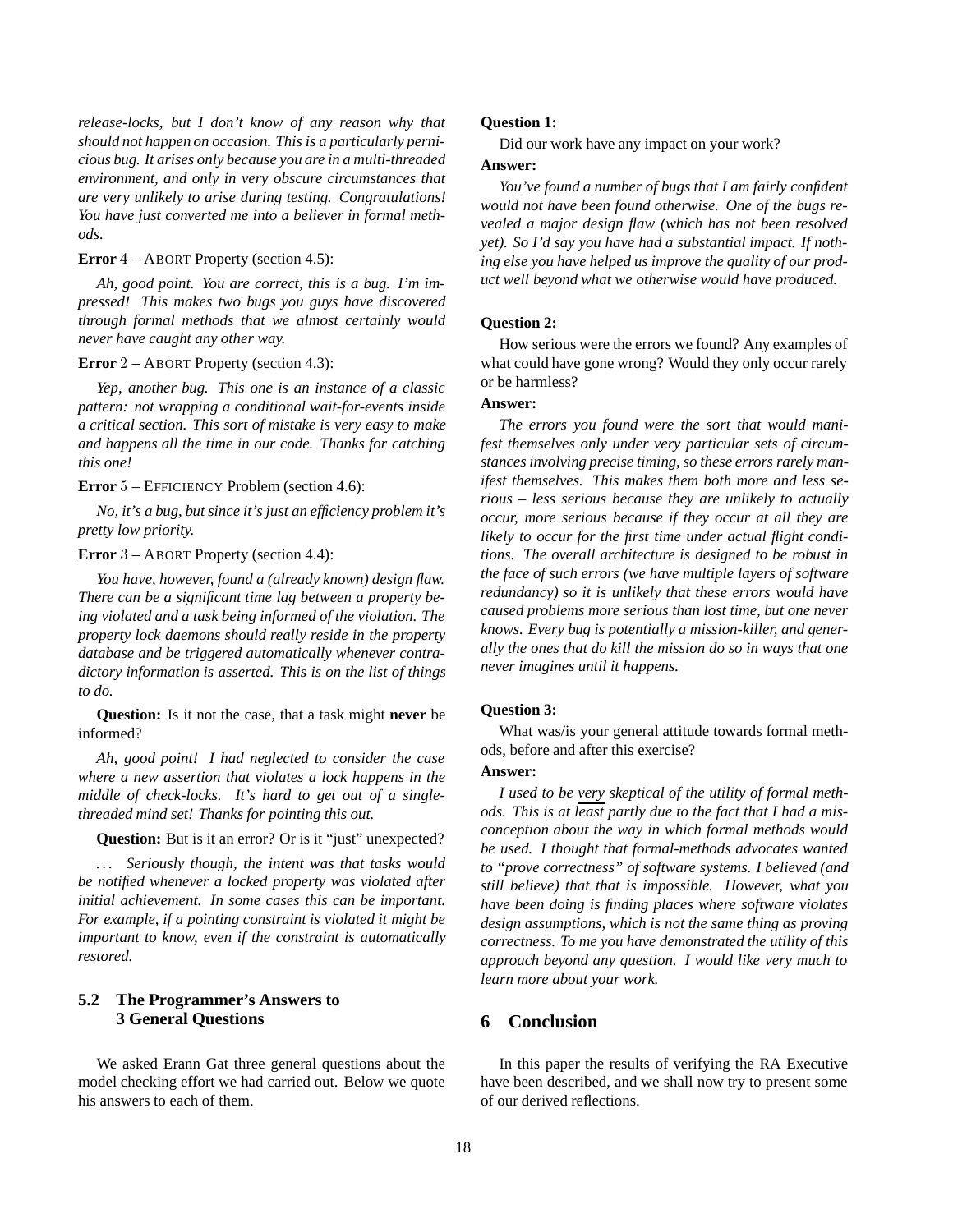#### **6.1 Analysis of the Effort**

The major effort without doubt went into the modeling, hence in obtaining a PROMELA program from the LISP program. This modeling activity can be regarded as consisting of three sub-activities: *comprehension*, *abstraction* and *translation*, see Figure 34. By *abstraction* we mean the activity of reducing the program to become a finite state system, small enough for efficient verification. This task consists of removing irrelevant code, replacing infinite types with interval types, limiting the number of tasks running, etc. By *translation* we mean the activity of writing the actual PROMELA code, for example mapping the property lock list in the LISP program into an array representation in the PROMELA program. A pre-requisite for modeling is a certain *comprehension* of the source program, the LISP program in this case. That is, an understanding of the program that makes it possible to perform good abstractions.



# **Figure 34. Modeling = comprehension** <sup>+</sup> **abstraction** <sup>+</sup> **translation**

The *comprehension* activity was clearly the hardest, since the LISP program used many macro-definitions, and since we did not have direct access to the programmer for explanations. The *translation* phase was also non-trivial due to the strength of the LISP language compared to the weaker PROMELA language. Basically LISP is probably one of the most powerful languages around since it provides a combination of untyped functional programming and imperative object oriented programming. Hence, the mapping often resulted in code "blow up". Interestingly enough, the *abstraction* activity was the easiest. Once a piece of code was understood, deciding what to keep and what to remove was often quite clear.

Of course, the notion of translation is only relevant in the situation where model checking is applied to an already existing program, as was the case here. When model checking is instead applied during the early design phases, before a program is written, modeling becomes much more like traditional programming activity.

The modeling effort took 2 people about 6–8 weeks. The verification effort was in contrast small, about a week. Once the model was formulated, it was easy to formulate the properties to be verified, either in terms of assertions or in terms of LTL formulae. The model checker found the 5 errors right away.

### **6.2 Language Considerations**

PROMELA was chosen as the modeling language due to its support of dynamic process creation. RA tasks are created and deleted dynamically over time, and we initially considered this as being important. As it turns out however, our verifications only involve a static number of processes.

The PROMELA language seen as a notation represents very much the state of the art in model checking languages, and is acceptable for the problem. However, a few highly recommended improvements for the language came out as a result of our efforts, as documented in [4]. Some of these recommendations have been adopted in the latest version of SPIN, inspired by our work during several email communications with Gerard Holzmann. First of all, the lack of procedural abstraction was felt as a clear drawback. Macros could be used, but they don't very well support local variables nor parameter type checking (not to mention typing "\" at the end of each macro definition line). Furthermore, the SPIN tool set does not support macros very well, since the type checker as well as the simulator cannot refer to lines within macros. This means that when for example simulating the result of a verification, one cannot really follow what goes on, and one has to examine instead the error trace in an ad hoc way (loading it into emacs for example). The advantage of macros is that there is no overhead in using them: macro calls are simply expanded out before the model checker is applied. These observations lead Gerard Holzmann to incorporate the "inline" procedures into PROMELA as announced in the SPIN newsletter 22 (April 1998). Also nested atomic constructs were regarded useful, and consequently incorporated into PROMELA. Still on the wish list are local variables, enumerated types, type equations and constant definitions. Generally, a complete avoidance of macro definitions would be preferable.

In [7] it *is* described how procedures can be modeled in terms of processes that are spawned, and which communicate their result back on a channel. That is, a procedure is modeled as a process, and each time the procedure is called,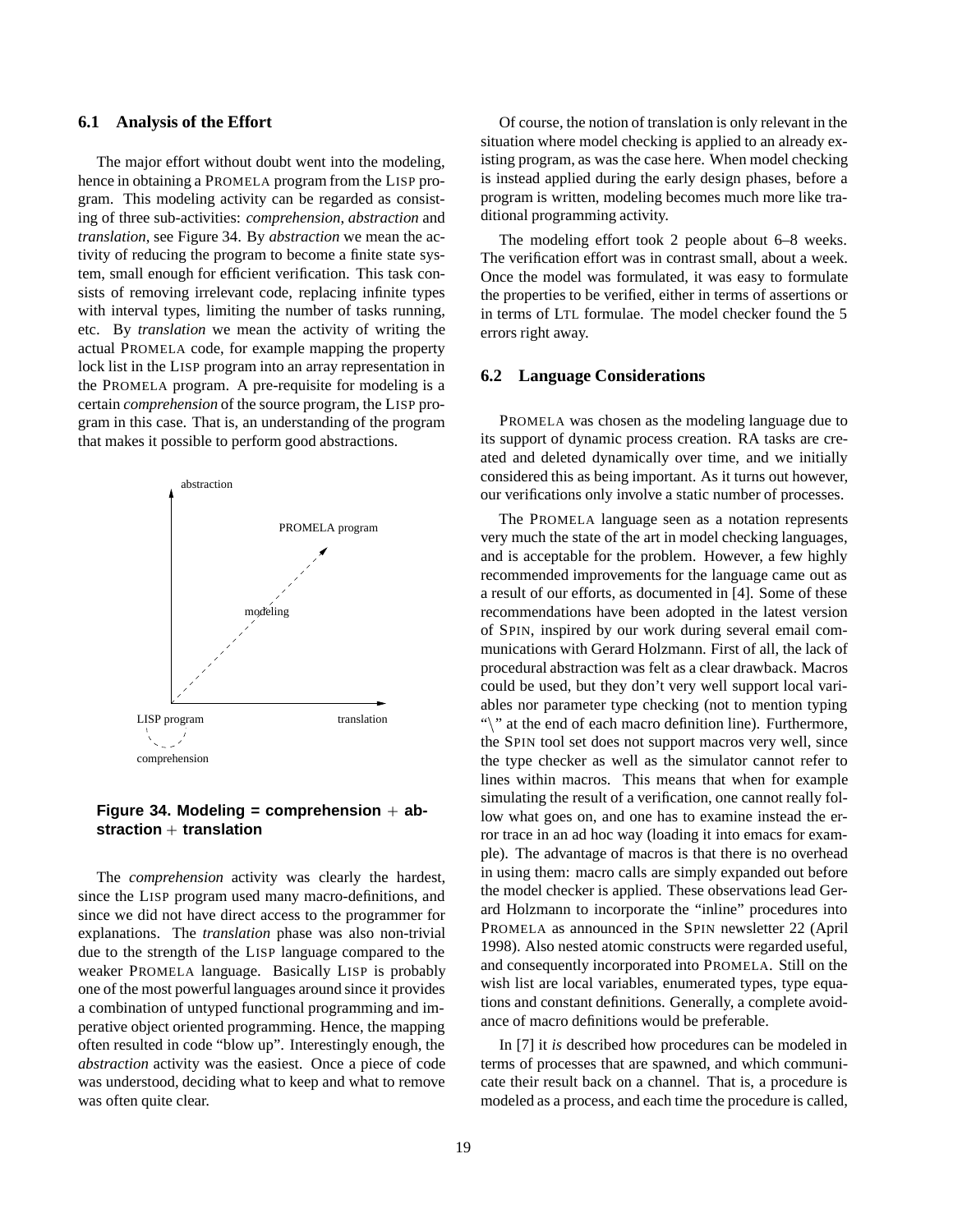such a process is spawned. We tried this solution, but it turned out to cause two problems. First of all, SPIN had a limit on the number of processes allowed to be created, and this limit (256) was quickly reached in a program using a lot of procedural abstraction. The problem was, that in SPIN processes were not killed when they terminated. Due to an email conversation with Gerard Holzmann, SPIN was changed such that processes were killed and removed from the memory upon termination. However, this did not remove the second problem, that modeling procedure calls as process spawning is expensive, and slows down verification considerably. When we went over to using macros, verifications terminated an order of magnitude faster. A third solution is to model each procedure by a process, which is spawned only once, and where each procedure call then is modeled solely by a communication to that process. Hence, there is only one (1) spawning for each procedure *declaration*, in contrast to each procedure *call* as suggested in [7]. We have not experimented with this solution.

# **6.3 Tool Considerations**

Even though manual translation was regarded harder than manual abstraction, we believe that translation can be mostly fully automated, at least for traditional programming languages such as JAVA (in contrast to LISP) whereas abstraction requires some human guided interactive tool support. Hence, the above experiences suggest that the translation activity should be automated as much as possible; perhaps a model checker could even be "hardwired" for the programming language (thereby avoiding the indirect translation into a modelchecking language). Abstraction, however, is not likely to be easily automated, and we therefore suggest an interactive tool, an *abstraction–workbench*, for supporting such abstractions. With such a tool, one could for example annotate a complete program with *abstraction information*, such as: *Putting a maximal bound on number of iterations in a loop*, *Limiting an infinite (or big) type to a finite (and small) subtype*, *Changing the type of a variable, and changing all related operations*, or *Omitting, replacing, adding code*. Also more automated capabilities could be considered such as for example program slicing.

We imagine that the tool will allow the user to make arbitrary (sound as well as unsound) modifications to his program, and not just sound modifications that are "correct" in some sense. In other words, it is important to note, that we have not proved the abstracted PROMELA program to be "correct" wrt. to the LISP program. That is, we have *not* shown that if a property holds in the PROMELA program it also holds in the LISP program. Such abstraction proofs are of course of big interest, and computer aided support for such correct abstractions is obviously desirable. Some abstractions can be done fully automatically, such as for example program slicing. More sophisticated approaches to abstraction have been attempted based on theorem proving, where a theorem prover is used to formulate abstractions and prove them correct, see for example [5] [6]. Some work tries to automate these more sophisticated abstractions [1] [2] [3]. The Pvs interactive theorem prover [8] has a general higher order logic, allowing specification and verification of general infinite state transition systems. Particularly interesting is the current effort to effectively integrate model checking into PVS (as described in [8]).

In general, such proofs are, however, very hard to create, and we believe, that just the above mentioned abstraction– workbench could be *extremely* useful, although simpler in purpose. Interestingly enough this simpler approach is not even yet state of the art. We believe that a decent purpose of applying model checking is to find errors rather than to prove correctness, and for this purpose such a simpler tool is useful. Such a tool should in addition support strong version control, since such annotations may be changed quite often in the early phases of the verification activity.

### **6.4 Closing Remarks**

We regard the exercise as highly successful in the sense that we found five errors quite easily, once the model was constructed. The errors were all classical concurrency related errors, where unforeseen inter-leavings between processes caused undesired events to happen. According to the RA programming team, the effort has had a major impact, locating errors that would probably not have been located otherwise, and identifying a major design flaw.

The major effort consisted in building the model, but we claim that this activity can be made much more efficient by providing translation and abstraction tools. Furthermore, the better the modeling language, the easier the modeling. Especially if one considers using a model checker in the early stages of systems design, before programming is begun, a nice notation is absolutely a *must*. These considerations have defined the research agenda within the AUTO-MATED SOFTWARE ENGINEERING group at NASA Ames. We believe that verification techniques should be applied to the languages in use, and hence our current efforts have been directed towards JAVA and UML. As a more long term goal we have interest in applying verification techniques to higher level languages as well.

# **References**

[1] S. Bensalem, Y. Lakhnech, and S. Owre. Computing Abstractions of Infinite State Systems Compositionally and Automatically. In *Computer-Aided Verification, CAV'98*, number